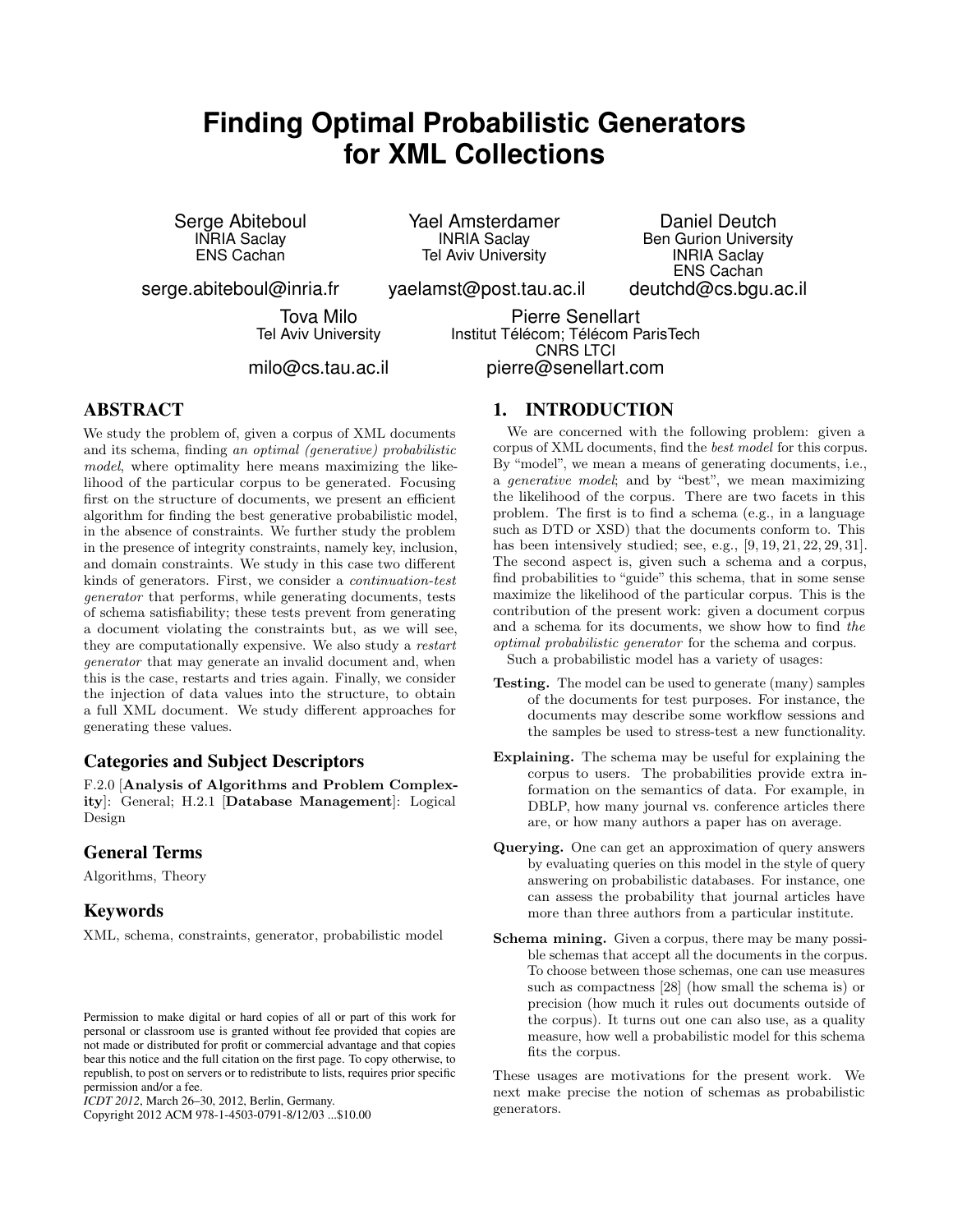*Schemas as probabilistic generators.* We use a very general notion of schema for XML, essentially based on automata specifying the labels of the children of nodes with a certain label. This classical notion suggests the following nondeterministic generator for the documents satisfying a particular schema. Start with a single node whose label is the root label. The children of a node with label a are generated using the automaton  $A_{a}$ : starting from the initial state of  $A_{a}$ the generator nondeterministically chooses an accepting run of the automaton generating some word  $a_1...a_n$  in  $L(A_a)$ (where \$ is a special terminating symbol). Accordingly, the node will have a sequence of n children labeled  $a_1...a_n$ .

To obtain a probabilistic generator, it suffices to associate probabilities with the transitions in the different automata. These are the probabilities of the transitions to be selected in the course of generation. The resulting generator provides skeletons of the document. To obtain full documents, one also needs to feed in data values (at the leaves). The entire generation process we describe may also be interpreted as tree rewriting specified as ActiveXML documents [\[1\]](#page-11-1).

Such a schema together with the probabilities provides a probabilistic generator for documents. Our contribution consists in determining the "best" such generator for a given corpus of documents and a specific schema. More precisely, we need to determine the probabilities to attach to the automata transitions that make the corpus most likely given the generator. We will study the problem with and without semantic constraints on the documents, focusing first on the generation of document skeletons, and then on generating data values for the leaves.

<span id="page-1-1"></span>*Assigning probabilities.* In the absence of constraints, we introduce a simple and elegant way of determining these probabilities, as follows. The documents of a particular corpus are type-checked (i.e., checked to be valid with respect to the schema). For each automaton, we count the number of times each transition is chosen. We prove that using the relative frequencies of the transitions yields probabilities that optimize the generation of the corpus, and moreover guarantee termination of the generation process.

However, real applications often involve (in addition to schemas) semantic constraints, which greatly complicate the issue. We study three main kinds of constraints considered in practice, namely (unary) key, inclusion, and domain constraints. The main difficulty is that, during generation, we may reach states where some of the transitions do not constitute real alternatives: following a particular transition, there is no chance of generating an instance obeying the constraints. This motivates our definition of two kinds of generators, restart generators and continuation-test generators, as follows.

*Restart generator.* A run of a restart generator is quite straightforward. Ignore the constraints and generate a skeleton. Check whether there exists a value assignment for this skeleton so that the resulting document satisfies the constraints. If this fails, restart. Unfortunately, we show that for some input instances, there is virtually no chance of generating a skeleton that can be turned into a document satisfying the constraints, rendering restart-generators a problematic solution in general although they may be very efficient in some cases.

*Continuation-test generator.* A run of a continuation-test generator is somewhat more complex. At every point of generation where there is more than one option, we invoke a continuation test to check which of the options are feasible, i.e., for which options there are continuations of the generation that lead to a document satisfying the constraints. Thus we never choose a transition that takes us to a dead end and document generation always succeeds. The price that we pay for this is performing the continuation test, which we show, following the work of [\[15\]](#page-11-2) on schema satisfiability, to be NP-complete.

To compute the optimal continuation-test generator, we have to assume that choices are binary. (We will explain why.) Again, we type-check the documents of the corpus. We count the number of times each transition was chosen, but this time we only count a transition in cases where there was more than one option with continuation. We prove that this gives optimal probabilities. However, we also analyze the termination probability of such generators, and show that termination is not guaranteed even in very simple cases.

*Generating data values.* Finally, we consider the generation of data values to be injected at the leaves of the generated document skeletons, following given probabilistic distributions. We present a general algorithm for generating values that conform to the schema constraints. This algorithm is not, in our opinion, closing the problem. We see it as a basis for further research on value generation. We also note that additional information, such as the probabilities of using new or old data values in different leaves may improve the quality of value generation. For that, we consider two algorithms that generate old and new annotations for the document skeleton leaves: an *offline* algorithm that operates on a document skeleton (generated, e.g., by one of the generators suggested above), and an online algorithm that is embedded into the document skeleton generation process. We prove we can tune both algorithms with optimal probabilities, compare the alogrithms and show that, interestingly, there are examples where each type of algorithm achieves better quality w.r.t. different inputs.

The present work focuses on establishing formal foundations for probabilistic generators for XML. Implementations of the techniques presented here, as well as experimental studies, should follow. See future work in Section [8.](#page-11-3)

*Paper organization.* In Section [2,](#page-1-0) we provide the definitions and background for the rest of the paper. Generators are defined in Section [3.](#page-3-0) In Sections [4](#page-5-0) and [5,](#page-6-0) we study the problem of finding the best probabilistic generators without and with constraints respectively. We discuss value generation in Section [6.](#page-9-0) Related work is considered in Section [7,](#page-10-0) and Section [8](#page-11-3) is a conclusion. For ease of reading, the models and results are summarized in Table [1.](#page-1-1)

#### <span id="page-1-0"></span>2. PRELIMINARIES

In this section, we first introduce basic definitions for XML document and document corpora. We then consider schemas and constraints.

# 2.1 XML Documents and Corpus

An XML document is abstractly modeled as an unranked, ordered, and labeled tree. Given an XML document  $d =$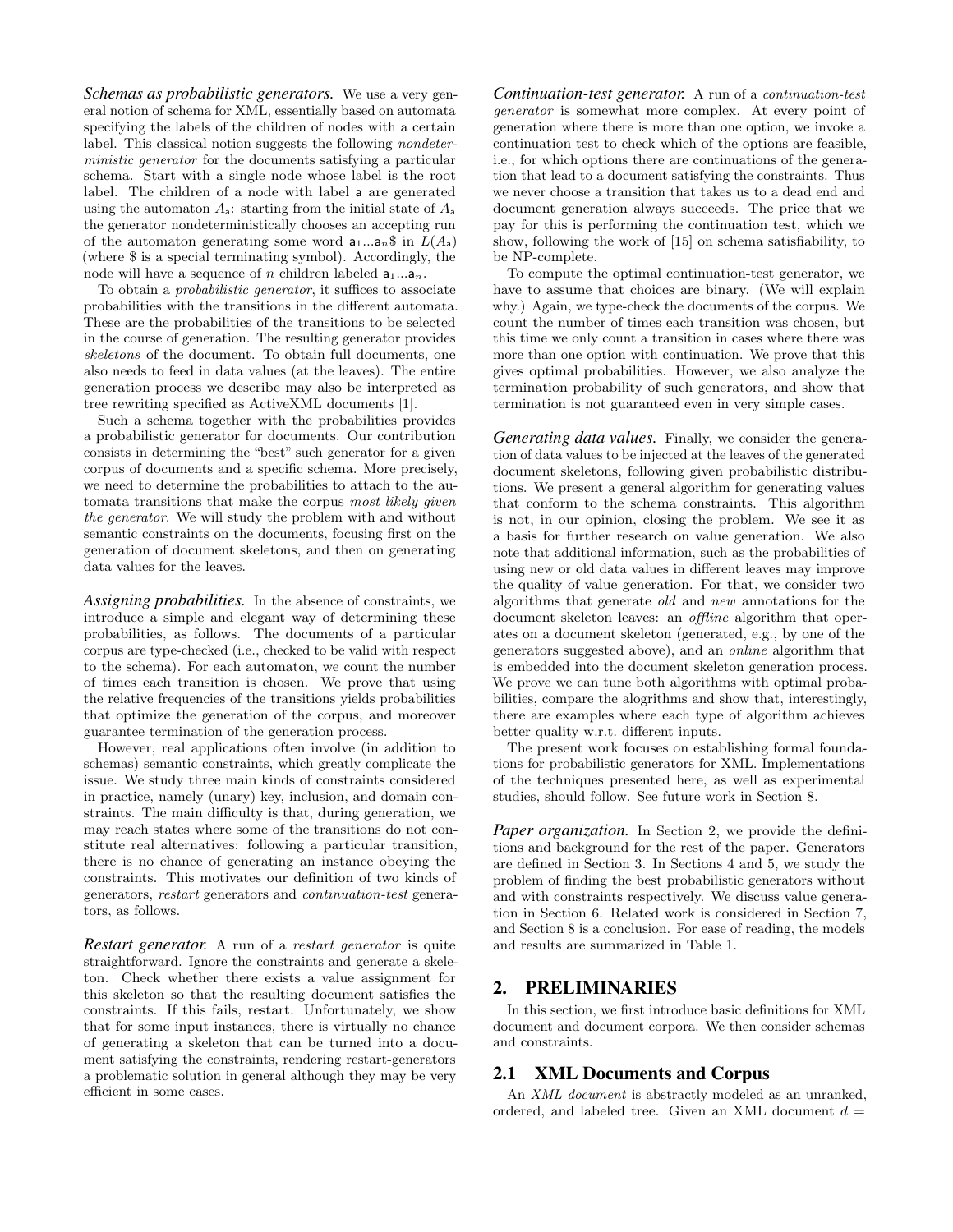| Model                                   | <b>Shorthand</b> | Main results                                                                                                                                                                                | <b>Section</b> |
|-----------------------------------------|------------------|---------------------------------------------------------------------------------------------------------------------------------------------------------------------------------------------|----------------|
| XML schema with/without<br>constraints  | schema           | Formalization of the model                                                                                                                                                                  | 2.2, 2.3       |
| Nondeterministic generator              | nd-generator     | Definition of the concept of a schema-based generator                                                                                                                                       | 3.1            |
| Probabilistic generator                 | p-generator      | An algorithm for finding the best probabilistic model for a document corpus<br>based on a given schema, and a proof that termination probability is 1                                       | 3.2, 4.2       |
| Restart generator                       | r-generator      | Definition and discussion about the restart overhead                                                                                                                                        | 3.3, 5.2       |
| Continuation-test<br>generator          | ct-generator     | An algorithm for finding the best probabilistic model for a document corpus<br>based on a given <i>binary</i> schema, and a proof that termination in the general<br>case is not guaranteed | 3.3, 5.1       |
| Data value generator                    |                  | An algorithm for probabilistic generation of data values from given distributions                                                                                                           | 6.1            |
| Offline/online annotation<br>generators |                  | Two algorithms for using information about old and new values, to improve<br>value generation quality, and comparison between the two                                                       | 6.2            |

Table 1: Summary of results

 $(V, E)$ , we use root(d) for the root node of d. Let  $\mathcal{L} =$  $\mathcal{L}_{\text{leaf}} \cup \mathcal{L}_{\text{inner}}$  be a finite domain of labels, where  $\mathcal{L}_{\text{leaf}}$  and  $\mathcal{L}_{\text{inner}}$  are two disjoint sets of labels for leaves and inner nodes (i.e., nodes that are not leaves), respectively. We denote by lbl :  $V \rightarrow \mathcal{L}$  the labeling function of the nodes, mapping leaf (inner) nodes to leaf (inner) labels. Given a node  $v \in V$ , lbl<sub>↓</sub> $(v) \in \mathcal{L}^*$  is the sequence of labels of the children of v, from left to right, with an additional terminating symbol  $\{\mathcal{L} \in \mathcal{L}\}$ . We assume that (only) the leaves are further assigned values from a countably infinite domain  $\mathcal U$  by the function val.

<span id="page-2-2"></span>EXAMPLE 2.1. Consider the following XML document  $d_0$ , viewed as a tree in the standard manner.

```
<Dept>
<Head>Martha B.</Head>
<Seniors><Emp>
      <Name>Martha B.</Name>
     <Tel>123−5234</ Tel>
      <Tel>123−5357</ Tel>
   \lt/Emp>\langle Seniors>
\overline{\langle}Juniors\asymp/Juniors>\langle/Dept\rangle
```
This document describes the phone book of a department containing one senior employee as a member (who is also the department head), Martha B.: The root node  $v_0$  is the one labeled with Dept, i.e.,  $\text{root}(d_0) = v_0$  and  $\text{lb}(v_0) =$ Dept. Let  $v_1$  be the node such that  $\text{lb}(v_1) = \text{Emp.}$  Then  $\text{lbl}_{\downarrow}(v_1) = \text{Name Tel Tel }$  Section  $\text{Similary}_v$ , if  $\text{lbl}(v_2) = \text{Name}, \text{ then}$  $\text{lbl}_{\downarrow}(v_2) = \text{\$}$  (i.e., this is a leaf node with no children), but this node has a value,  $val(v_2) = "M \text{artha } B."$ 

An *XML corpus* is then a finite bag of documents. Let  $D$ be the universal domain of all documents over  $\mathcal{L}, \mathcal{U}$ . A corpus is represented by a function  $D : \mathcal{D} \to \mathbb{N}$ , which maps each document d to the number of times d appears in the corpus. We denote the bag size (counting duplicates) by  $|D|$ , and  $supp(D)$  is the set of unique documents in D.

# <span id="page-2-0"></span>2.2 Schema

We start by recalling the notion of schemas as specifications of valid XML documents. We consider first schemas with no constraints, and then in Section [2.3](#page-3-1) we extend our definition to the general case where constraints are allowed. Also, to simplify the definitions, our model follows that of Document Type Definitions (DTDs). However, we stress the model can be extended in a straightforward manner to a schema defined

in the XML Schema language. Let  $Q$  be a finite domain of states.

DEFINITION 2.2. A schema S is a tuple  $(r, A_{\downarrow})$ , where  $r \in \mathcal{L}_{inner}$  is the root label, and  $\mathcal{A}_{\downarrow}$  is a partial function mapping an inner label  $a \in \mathcal{L}_{inner}$  to a deterministic finitestate automaton (DFA)  $A_{\downarrow}(a) = A_{a}^{\quad 1}$  $A_{\downarrow}(a) = A_{a}^{\quad 1}$  $A_{\downarrow}(a) = A_{a}^{\quad 1}$ , whose language is  $L(A_a) \subseteq \mathcal{L}^*\$ . An XML document d is said to be accepted by a schema S if  $\text{lb}(\text{root}(d)) = r$  and for every inner node v of d,  $a = \text{lb}(v) \in \mathcal{L}_{\text{inner}}$  and  $\text{lbl}_{\downarrow}(v) \in L(A_a)$ .

We refer to the DFA  $A_a$  as the deriving automaton of a, and to the set of all such automata for the labels of a document  $d$  as the deriving automata of  $d$ .

Remark 2.3. Note that, by the definition, every word accepted by the automata must terminate with a \$ and contain no other \$'s. We put a few additional restrictions on the model, to simplify further definitions. First, we assume the states of each deriving automaton form a disjoint subset of Q. Second, we assume that the order the automata are called is fixed, Breadth-First Left-To-Right (BF-LTR). The order of invocation is irrelevant for verification but is important for the document generation that is discussed in the sequel.



<span id="page-2-3"></span>Figure 1: The Aseniors/  $A$ <sub>Juniors</sub>  $\bf{DFAs}$ Figure 2: The AEmp DFA

<span id="page-2-5"></span>EXAMPLE 2.4. Consider the schema  $S_0$  for documents describing a department of employees, like in Example [2.1.](#page-2-2) In this case, assume that  $\mathcal{L}_{\text{inner}} = \{\text{Depth}, \text{ Seniors}, \text{ Juniors}, \text{ }$ Emp},  $\mathcal{L}_{\text{leaf}} = \{\text{Head}, \text{Name}, \text{Tel}\}, \text{ and } \text{r} = \text{Depth}.$   $A_{\text{Det}}$ is simply composed of a sequence of states  $q_0$  to  $q_4$ , and  $L(A_{\text{Depth}})$  = Head Seniors Juniors \$. A<sub>Seniors</sub>, A<sub>Juniors</sub> (depicted in Figure [1\)](#page-2-3), and  $A_{\text{Emp}}$  (depicted in Figure [2\)](#page-2-4), are such that

$$
L(A_{\text{Seniors}}) = L(A_{\text{Juniors}}) = \text{Emp}^*
$$

$$
L(A_{\text{Emp}}) = \text{Name Tel}^* \$
$$

<span id="page-2-4"></span>\$

Note that  $S_0$  accepts the document  $d_0$  from Example [2.1.](#page-2-2)

<span id="page-2-1"></span><sup>&</sup>lt;sup>1</sup>It is common to use *regular expressions* for the allowed sequences of children labels in a schema [\[26,](#page-12-6) [30\]](#page-12-7); the reasons for our choice of automata instead will become apparent when we discuss generators below.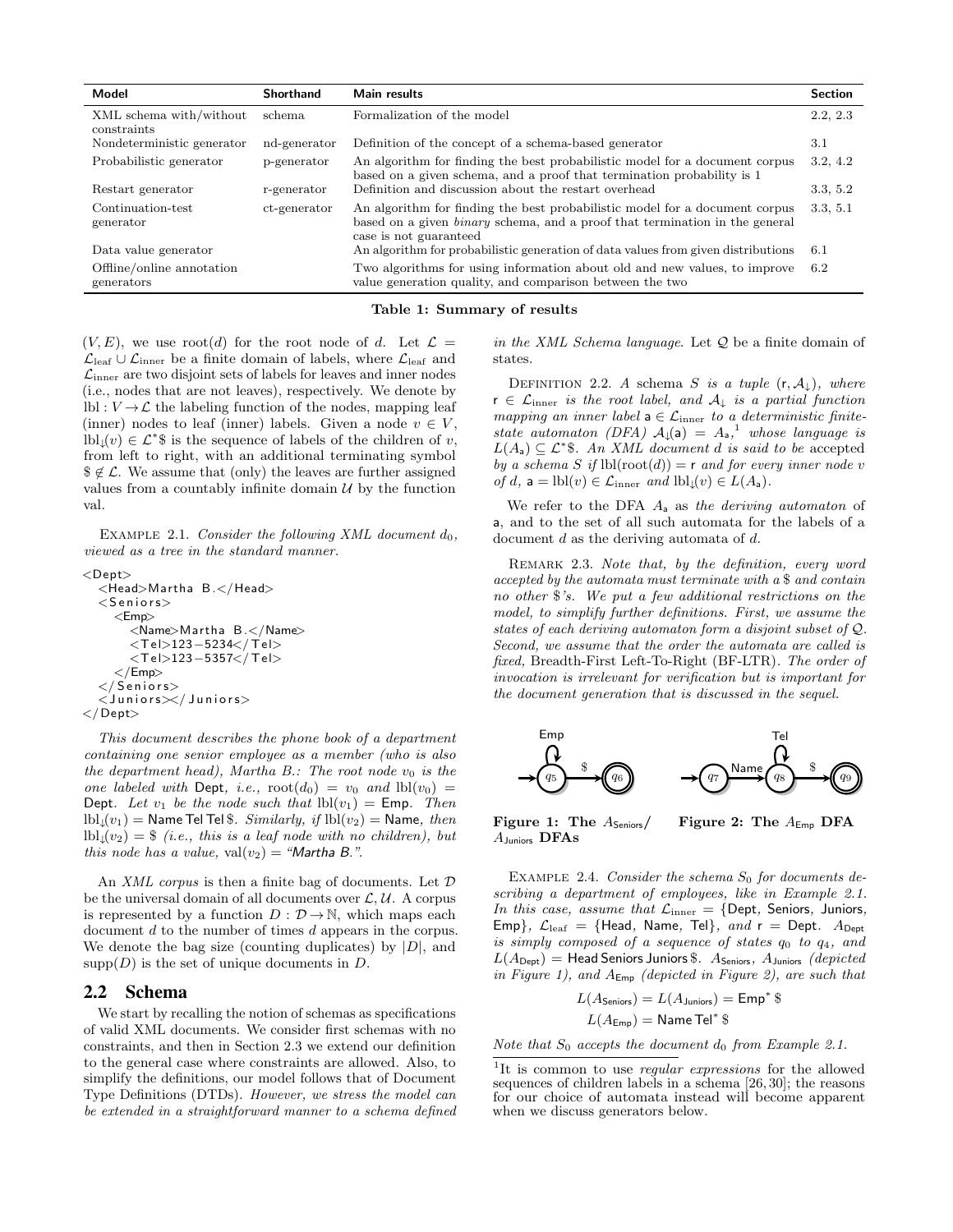### <span id="page-3-1"></span>2.3 Introducing Constraints

We continue by adding global constraints to the model. Following previous work on constraints in XML schema languages, we consider three major types of constraints on the values of the leaves.

DEFINITION 2.5. A schema with constraints is defined by a pair  $\langle S^u, C \rangle$ , where  $S^u$  is a schema (without constraints) and C is a set of constraints on labels from  $\mathcal{L}_{\text{leaf}}$ , of the following three types.

- Unary key constraint Given a label  $a \in \mathcal{L}_{\text{leaf}}$ , we denote by uniq(a) the constraint that the value of each a-labeled leaf is unique (among all values of of a-labeled leaves in the document). $^{2}$  $^{2}$  $^{2}$
- Inclusion constraint Given two labels  $a, b \in \mathcal{L}_{\text{leaf}}$ , we denote by  $a \subseteq b$  the constraint that the values of a-labeled leaves are included in those of b-labeled leaves.
- **Domain Constraint** Given a label  $a \in \mathcal{L}_{\text{leaf}}$ , we denote by  $a \subseteq \text{dom}(a)$  the constraint that in any document, the values of a-labeled nodes are in dom(a), a subset of  $U$ .

We will assume that inclusion constraints  $a \subseteq b$  are only given when  $dom(a) = dom(b)$ , or when there are no domain constraints on a, b (which is a practical scenario). When that is not the case, the combination of domain and inclusion constraints may change the domain of possible values for some of the labels, e.g., the "actual" domain of a may become  $dom(a) \cap dom(b)$  and must be re-computed.

#### <span id="page-3-0"></span>3. GENERATORS

In this section, we consider various generators: first nondeterministic generators, then probabilistic ones, and finally generators under constraints.

#### <span id="page-3-2"></span>3.1 Nondeterministic Generator

Schemas are typically considered as acceptors for verifying XML documents. But it is also possible to see a schema as a nondeterministic generator (nd-generator). This is in the same sense that a DFA can be also seen as a word generator. For each node of label **a**, we can use the automaton  $A_{\mathsf{a}}$  to nondeterministically generate the node children. Similarly to a schema not performing verification on the leaf values, an nd-generator generates XML document skeletons, consisting only of the labeled nodes, and into which leaf values can later be injected (see Section [6\)](#page-9-0). Unless stated otherwise, from now on we will refer by documents and corpora to document skeletons and corpora thereof, as this is the main focus of this paper.

More precisely, generating a document skeleton  $d$  can be described as follows:

- 1. Generate a new root  $root(d)$  with a label r and add it to a todo queue Q.
- 2. While  $Q$  is not empty, pop the node  $v$  at the head of the queue. Let a be the label of  $v$  and  $q$  the initial state of  $A_{2}$ .
- 3. Nondeterministically choose one transition  $(q, b)$  in  $A_a$ .
- 4. If  $b = \frac{6}{3}$  (i.e., we have finished generating children for v) return to step 2.

5. Otherwise  $\mathbf{b} \in \mathcal{L}$ . Generate v', a child for v such that  $\text{lb}(v') = \mathsf{b}$ . If  $\mathsf{b} \in \mathcal{L}_{\text{inner}}$  add  $v'$  to Q. Set  $q \leftarrow q'$  and return to step 3.

The generation process thus ends when the todo queue at step 2 is empty, i.e., the deriving automata of all the generated inner nodes reached an accepting state. This means that the inner nodes generated last have only leaves as children (since we are going in a BF-LTR order). In what follows, we say that a generator conforms to a schema (also for other types of generators) if they have the same structure (deriving automata and root label).

EXAMPLE 3.1. Reconsider the automaton  $A_{\text{Emp }}$  depicted in Figure [2](#page-2-4) as a generator. Assume that we have already generated an Emp-labeled node v, and now we are generating its children. We start from state  $q_7$  and when v has no children. We have only one option for the next transition, moving to  $q_8$ . Since the transition is annotated with Name, we generate the first child node and label it with Name. From q<sup>8</sup> we have two options: a transition to itself, in which case we generate an additional child, labeled Tel, and a transition to  $q_9$ , in which case no more children are generated for  $v$ .

<span id="page-3-5"></span>REMARK 3.2. Given such a nondeterministic generator, one can easily construct an Active XML [\[1\]](#page-11-1) document that generates the same documents. Active XML is much more general and in particular allows specifying generators that will be introduced later in this paper.

Next, we define the notion of a generation trace, which describes the process of document generation in terms of the nondeterministic choices taken by the generator.

DEFINITION 3.3. A generation trace of a node  $v$ , whose deriving automaton is A and where  $\text{lb}\downarrow(v) = \mathsf{a}_1...\mathsf{a}_n\$ , is a sequence  $\langle q_0, \mathsf{a}_1 \rangle, \langle q_1, \mathsf{a}_2 \rangle, ..., \langle q_n, \$\rangle$  where  $q_0, ..., q_n \in \mathcal{Q}$  and the transition function  $\delta$  of A is such that  $\delta(q_{i-1}, a_i) = q_i$  for all  $1 \leq i \leq n$  and  $\delta(q_n, \S)$  is an accepting state. A generation trace of a document is then the concatenation of all the generation traces of all its inner nodes, in the order they were performed.

An nd-generator generates exactly the documents that are accepted by the corresponding schema.

#### <span id="page-3-3"></span>3.2 Probabilistic Generator

For practical purposes, we are not only interested in generating all possible finite documents that match some XML schema, but rather want to generate them according to some probability distribution. For that we introduce the notion of probabilistic generator (a counterpart of the notion of probabilistic automaton [\[18\]](#page-12-8)), where the nondeterministic choices are associated with probabilities.

DEFINITION 3.4. A probabilistic generator  $(p$ -generator for short) S is a pair  $\langle S^u, t\text{-prob} \rangle$ , where  $S^u$  is a schema, and t-prob is a function  $\mathcal{Q} \times \mathcal{L} \rightarrow [0; 1]$  mapping the transitions of the deriving automata of d to probabilities, such that for every  $q \in \mathcal{Q}, \sum_{a \in \mathcal{L}} \text{t-prob}(q, a) = 1$ , and for every transition  $(q, a)$  which is not a part of any automaton, t-prob $(q, a)$  is 0.

The probabilistic generation process is then very similar to the nondeterministic one, except that from each automaton state q, the generator randomly chooses the next transition  $(q, a)$ , according to t-prob, independently of other choices.

<span id="page-3-4"></span><sup>&</sup>lt;sup>2</sup>We are considering here only *unary* keys, defined on single values and not combinations thereof.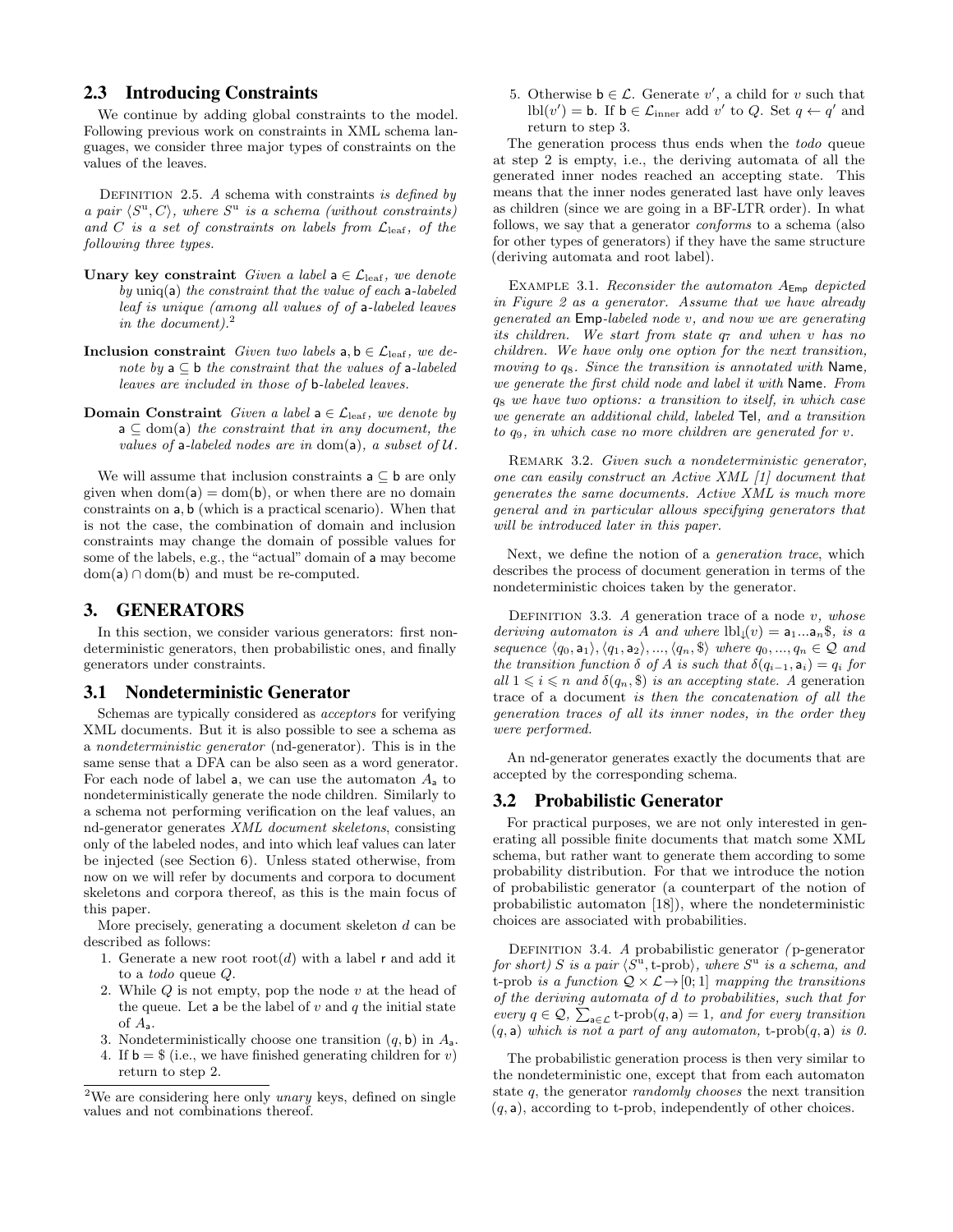*Document probability.* Let d be a document skeleton. For each inner node v in d, the probability of  $\text{lb}_\perp(v)$  is the product of probabilities of all transitions in its generation trace; the probability of d is the product of all such probabilities over all its nodes. Note that we assume for now independence of the probabilistic events associated with transitions (and independence in generation of different documents).

EXAMPLE 3.5. Let us assign probabilities to the transitions in the schema described in Example [2.4.](#page-2-5) Assume that  $t\text{-prob}(q_5, \text{Emp}) = 0.3$ ,  $t\text{-prob}(q_5, \$) = 0.7$ ,  $t\text{-prob}(q_8, \text{Tel}) = 0.5$ 0.6 and t-prob $(q_8, \$) = 0.4$  (all other transitions have probability 1). We can now compute the probability of generating the document skeleton  $d_0$  in Example [2.1.](#page-2-2) The following table shows for each node its generation trace and the computation of generation probability. Since all inner nodes in  $d_0$  have unique labels, we use them here as node identifiers.

| Node           | Generation trace                                                                                                                      | Probability                     |
|----------------|---------------------------------------------------------------------------------------------------------------------------------------|---------------------------------|
| Dept           | $\langle q_0, \text{Head} \rangle, \langle q_1, \text{Seniors} \rangle,$<br>$\langle q_2,$ Juniors $\rangle, \langle q_3, \$ \rangle$ | $1 \cdot 1 \cdot 1 \cdot 1 = 1$ |
| <b>Seniors</b> | $\langle q_5, \mathsf{Emp} \rangle, \langle q_5, \$\rangle$                                                                           | $0.3 \cdot 0.7 = 0.21$          |
| Juniors        | $\langle q_5, \$ \rangle$                                                                                                             | 0.7                             |
| Emp            | $\langle q_7, \text{Name} \rangle, \langle q_8, \text{Tel} \rangle,$                                                                  | $1.0.6.0.6.0.4 = 0.144$         |
|                | $\langle q_8, \textsf{Tel} \rangle, \langle q_8, \$ \rangle$                                                                          |                                 |
| Total          |                                                                                                                                       | $0.21 \cdot 0.7 \cdot 0.144$    |
|                |                                                                                                                                       | $\approx 0.021$                 |

The last row shows the total probability to generate  $d_0$  with the p-generator, which is the product of the probabilities of the inner nodes.

# <span id="page-4-3"></span>3.3 Generators with Constraints

In presence of constraints, a generator that only makes independent choices may be unsuitable, as shown next.

Example 3.6. Let us now consider a schema based on  $S_0$  from Example [2.4,](#page-2-5) but with the following additional constraints on the values:

- $(i)$  uniq(Name): the employee names are unique.
- (ii) Tel ∈ 123–5{0,..,9}<sup>3</sup>: the department phone numbers always start with 123–5, and then some three digits.
- <span id="page-4-2"></span>(iii) Head  $\subseteq$  Name: the name of the department head must be a name of an employee in the department.

Note that a document generated according to our schema may list a head but no member employees, in violation of constraint [\(iii\)](#page-4-2). We can try enforcing there is at least one employee, by setting t-prob( $q_5$ , Emp) to 1 (either in Aseniors or AJuniors). However, such a generator will never halt. Another possibility would be to modify the automaton itself to guarantee e.g. at least one junior or senior employee; but the resulting generator will no longer correspond to the schema and in particular will not generate  $d_0$  from Example [2.1](#page-2-2) (or a similar document, where Martha B. is a junior employee).

We suggest two kinds of generators dealing with this problem: restart generators which try to generate a document, check if it is invalid, and if so start the process over again; and continuation-test generators, which may perform a test for the existence of a continuation that leads to a valid document, to avoid generating invalid documents.

<span id="page-4-0"></span>*Restart generators.* We start by defining more formally the notion of a restart generator (or r-generator). An r-generator

G is a pair  $\langle G^{\rm p}, C \rangle$ , where  $G^{\rm p}$  is a p-generator, and C is a set of constraints. The operation of  $G$  is composed of two main steps which may be repeated.

- 1. Generating, probabilistically, a document skeleton d matching the schema of  $G<sup>p</sup>$ . This step can be done simply by invoking  $G^{\rm p}$ .
- 2. Checking, given d and C, whether there exists a valid value assignment to the leaves of d. If not, d is discarded and we start over.

We note that this process is similar in spirit to rejection sampling [\[18\]](#page-12-8). An important practical question, in our settings, is whether the test in the second step can be performed efficiently. We show that this is the case, in Section [5.2.](#page-8-0)

An r-generator is very simple, but may generate many invalid documents before generating a valid one. This leads us to consider the next kind of generators.

<span id="page-4-1"></span>*Continuation-test generators.* We next consider generators that are guaranteed to generate valid documents (without restarting). For that, we introduce the notion of continuation testing. We say that a partial generation trace is valid for a schema S if it is a prefix of a generation trace of a valid document skeleton by an nd-generator conforming to S.

DEFINITION 3.7. Given  $(1)$  a schema with constraints S, (2) a partial generation trace  $\xi$  valid for S, and (3) a  $\in \mathcal{L}\cup \{\$\}.$ a possible next choice, the CONT( $S, \xi, a$ ) problem is to decide whether  $\xi, \langle q, a \rangle$  is valid for S, where q is the current state of the nd-generator conforming to S after  $\xi$ .

A continuation-test generator (or ct-generator) is then a probabilistic generator that (1) conforms to a given schema, (2) generates only documents that are valid with respect to the schema and constraints, and (3) when reaching a certain (non-accepting) state checks (using a continuation test that solves CONT) which of the transitions from this state may lead to a valid document; all "failing" transitions, i.e. those that lead to a dead end are ignored; then the generator chooses between the remaining transitions with continuations (there must be at least one), according to their assigned probabilities (where these probabilities are normalized to sum up to one).

Intuitively, the continuation test guides the generator by testing if a possible next step can lead (eventually) to a valid document; if not, then the generator will not make this step. In a sense, the continuation test is the only reasonable Boolean test to perform here: if the test returns true when there is no continuation, an invalid document will be generated; in contrast, if the test returns false when there is a continuation, there are some valid documents (that may be in the corpus) that will never be generated, regardless of the probabilities assigned to transitions.

Note that, in the absence of constraints (when  $C = \varnothing$ ), there are no invalid document skeletons, which means both r-generators and ct-generators are the same as p-generators.

#### 3.4 Quality and Optimality Measures

For a given XML schema, there are many possible generator instances (for each model described above). We define the quality of a generator instance G based on the likelihood of observing a corpus of example documents, under the assumption that it was generated by G. This follows the general notion of maximum likelihood estimation, commonly used for tuning the parameters of probabilistic models (see [\[11\]](#page-11-4)). Formally,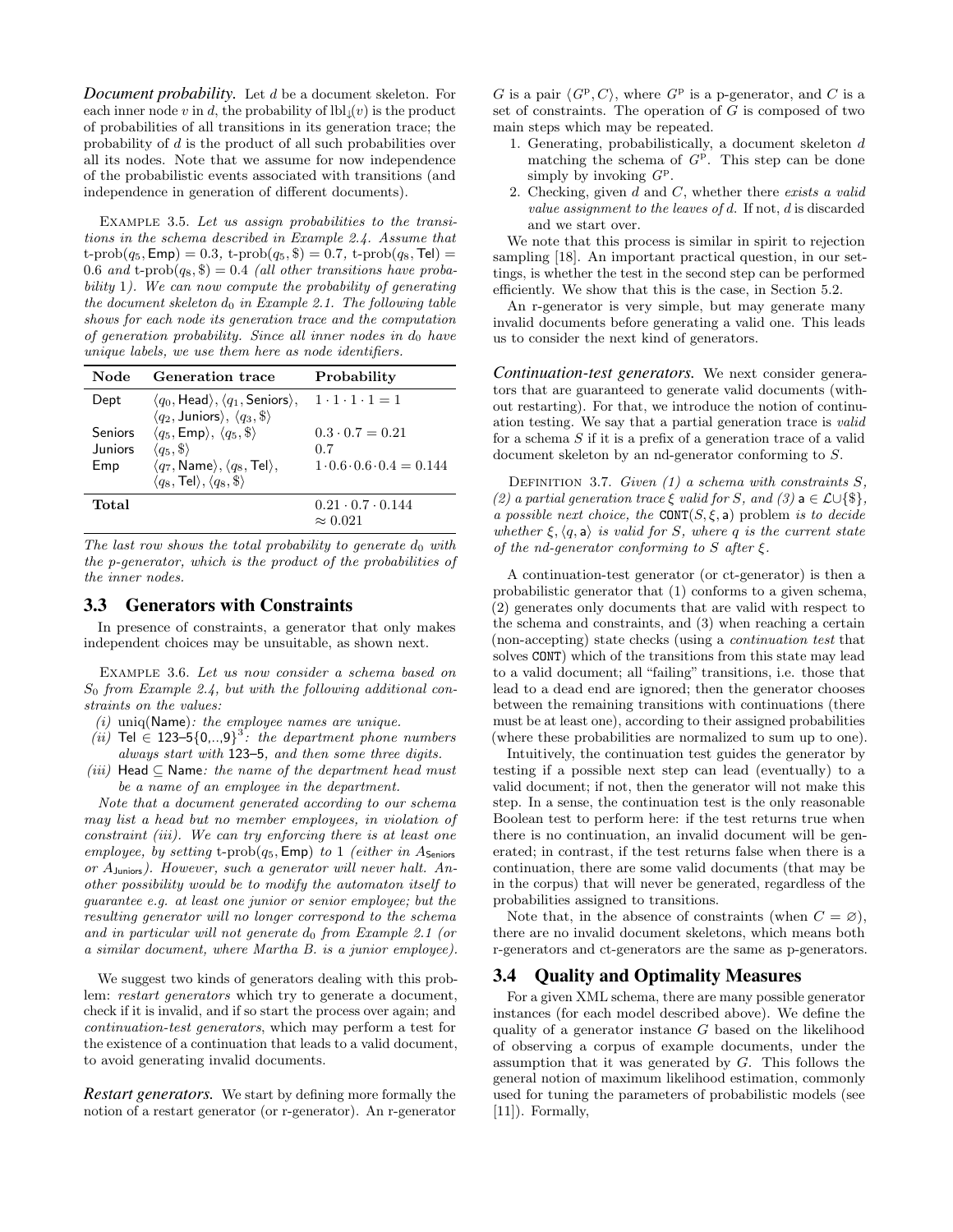DEFINITION 3.8. Given a generator  $G$  and for every document skeleton d, let  $Pr(d | G)$  be the probability for G to generate d. Let D be a document skeleton corpus. Then the quality of G with respect to D, denoted quality( $G, D$ ), is  $\prod_{d \in \text{supp}(D)} \Pr(d | G)^{D(d)}$  (recall that  $D(d)$  is the number of  $occurrences of d in D).$ 

Note that if we multiply quality $(G, D)$  by the multinomial coefficient of  $D$  as a bag,<sup>[3](#page-5-2)</sup> the result is exactly the probability for G to generate D.

*Optimal generator.* Given a schema  $S$ , a class  $G$  of generators conforming to  $S$ , and a document corpus  $D$ , we then say that a generator  $G \in \mathcal{G}$  is *optimal* for S,  $\mathcal{G}$ , D if for each generator  $G' \in \mathcal{G}$ , quality $(G, D) \geq \text{quality}(G', D)$ . When  $\mathcal{G}$ is understood, we say that it is optimal for  $S$ ,  $D$ . We call the problem of finding the optimal generator (for given S and  $D)$  OPT-GEN.

### <span id="page-5-0"></span>4. THE UNCONSTRAINED CASE

In this section, we first show quality bounds for generators, then study optimal generators for schemas without constraints. The results obtained here are similar to those of [\[12\]](#page-11-5) for maximum likelihood estimators of PCFGs, but the explicit construction will be useful when we introduce constraints in Section [5.](#page-6-0)

#### 4.1 An Upper Bound for Quality

We start by considering an upper bound of quality for a corpus. We will later discuss whether this bound can be achieved by the kinds of generators we defined, or by others.

Given a corpus D, consider a generator that would generate each document d in D with probability  $\frac{D(d)}{|D|}$ , i.e., according to its relative frequency. The quality of this generator would be  $q_D = \prod_{d \in \text{supp}(D)} \left(\frac{D(d)}{|D|}\right)^{D(d)}$ . We can show that this is indeed an upper bound for the possible quality of a generator for D, independently from the type of generator and the schema it conforms to, as the following prop. holds.

<span id="page-5-13"></span>PROPOSITION 4.1. Let  $D$  be a corpus and  $G$  a generator. Then quality  $(G, D) \leqslant q_D$ .

<span id="page-5-11"></span>The proof is based on the following lemma, which is in turn an application of the Gibbs lemma [\[23\]](#page-12-9) on maximization under constraints.[4](#page-5-3)

LEMMA 4.2. Let  $\alpha_1 \ldots \alpha_n$  be n positive integers. We define the function  $f : [0;1]^n \rightarrow [0;1]$  as  $(p_1, \ldots, p_n) \mapsto f(p_1, \ldots, p_n) = \prod_{i=1}^n p_i^{\alpha_i}$ . Then the maxi-

mum of f under the constraint  $\sum_{i=1}^{n} p_i \leq 1$  is obtained when  $p_i = \frac{\alpha_i}{\sum_{k=1}^n \alpha_k}$  for  $1 \leqslant i \leqslant n$  and only then.

Note that if we do not restrict ourselves to a schema, it is easy to design a generator that achieves this optimal quality: ignore any schema information, and simply randomly choose documents from the corpus, according to their relative frequency. We argue that this is not a good generator. First,

<span id="page-5-9"></span><span id="page-5-7"></span><span id="page-5-6"></span><span id="page-5-5"></span>**Input:** schema  $S$ , corpus  $D$  of documents accepted by  $S$ **Output:** p-generator  $G$  conforming to  $S$ for each transition  $(q, a)$  in an automaton of S do  $freq(q, a) \longleftarrow 0;$ foreach  $d \in \text{supp}(D)$  do  $\xi \longleftarrow$  the generation trace of d by S; foreach  $\langle q, a \rangle$  in  $\xi$  do  $\mathbf{s}$  | freq $(q, a) \longleftarrow \text{freq}(q, a) + D(d);$ 4 for each state  $q$  in an automaton of  $S$  do  $\mathrm{total}(q) \longleftarrow 0;$ out $(q)$  ← 0; for each transition  $(q, a)$  in an automaton of S do out(q)  $\longleftarrow$  *out*(q) + 1;  $\mathrm{total}(q) \longleftarrow \mathrm{total}(q) + \mathrm{freq}(q, a);$  $G \leftarrow \langle S, t\text{-prob} \rangle \text{ s.t.}$  $\forall q \in \mathcal{Q}, a \in \mathcal{L} \cup \{\$\}$  t-prob $(q, a) = \frac{1}{\text{out}(q)}$  if total $(q) = 0$ , otherwise  $\text{t-prob}(q, a) = \frac{\text{freq}(q, a)}{\text{total}(q)}$ ;  ${\bf return} \; G;$ 

<span id="page-5-10"></span><span id="page-5-8"></span><span id="page-5-4"></span>Algorithm 1: Algorithm for OPT-GEN (no constraints)

if the corpus is very large, this generator will be much less compact than the ones we study, so not appropriate for explanation or query evaluation. Furthermore, this generator suffers from *over-fitting*: it cannot generate any documents other than those already in the corpus, and thus it is not appropriate for, e.g., testing. We want to generate documents that are similar to, yet different from, those in the corpus. This will be achieved by the kinds of generators we study.

# <span id="page-5-1"></span>4.2 An Optimal Generator

We next consider the problem of finding the optimal probabilistic generator out of those conforming to a given schema (see definition of OPT-GEN), in the unconstrained case.

<span id="page-5-12"></span>Theorem 4.3. We can solve OPT-GEN (in the absence of constraints) in time  $O(|S| + |D|)$  where  $|S|$  is the size of the schema S and  $|D|$  is the total size of the corpus D. (i.e., the sum of the size of all distinct elements in D, plus a binary encoding of their multiplicity).

PROOF. Algorithm [1](#page-5-4) takes a schema as input and computes a probability for each transition. In lines [2–](#page-5-5)[3](#page-5-6) the schema is used for type-checking the corpus documents, and in the process the number of times each transition  $(q, a)$ was chosen is recorded in  $freq(q, a)$  (also considering the frequency of each document in the corpus). Then in lines [4–](#page-5-7)[6](#page-5-8) we assign as probability of each transition  $(q, a)$  the relative number of times it was chosen after reaching  $q$ . If some state was not reached during the verification phase, we give equal probabilities to all transitions from it.

By construction, Algorithm [1](#page-5-4) outputs a generator which has the same structure as S. The normalization in line [6](#page-5-8) enforces that the sum of probabilities of transitions with the same origin is always 1.

Lines [1,](#page-5-9)  $4-5$ , and [6](#page-5-8) require a time linear in S. The loop in lines [2–](#page-5-5)[3](#page-5-6) consists in running the schema on each unique  $d \in D$  and therefore require a time linear in the size of D.

It is still to be shown that the output  $G$  of Algorithm [1](#page-5-4) has maximum quality among all generators that conform to

<span id="page-5-2"></span><sup>3</sup>The multinomial coefficient is the number of distinct permutations of the bag elements (specifically, it is  $|D|!$  if  $\bar{D}$  is a set).

<span id="page-5-3"></span><sup>4</sup>We are grateful to T.-H. Hubert Chan for pointing out this connection.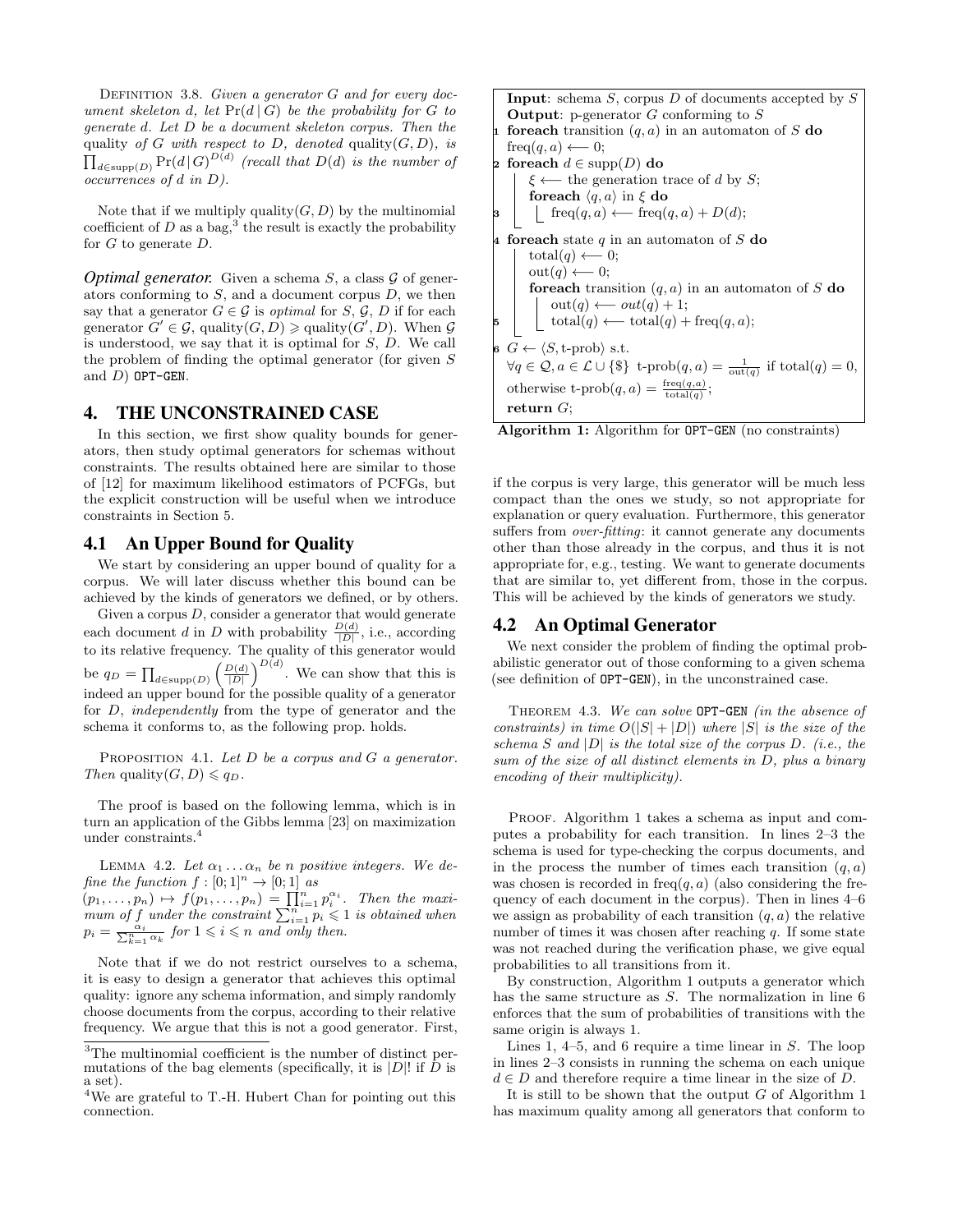S. The quality of G, quality $(G, D)$  is:

$$
\prod_{d \in \text{supp}(D)} \Pr(d|G)^{D(d)}
$$
\n
$$
= \prod_{d \in \text{supp}(D)} \prod_{q \text{ in } S} \prod_{(q,a) \text{ in } S} \left( \frac{\text{freq}(q,a)}{\text{total}(q)} \right)^{D(d) \times \# \langle q,a \rangle \text{ in } S}
$$
\n
$$
= \prod_{q \text{ in } S} \prod_{(q,a) \text{ in } S} \left( \frac{\text{freq}(q,a)}{\sum_{(q,b) \text{ in } S} \text{freq}(q,b)} \right)^{\text{freq}(q,a)}
$$

whereas, similarly, every probabilistic generator  $G'$  conforming to S has quality:

quality
$$
(G', D) = \prod_{q \text{ in } S} \prod_{(q, a) \text{ in } S} p(q, a)^{\text{freq}(q, a)}
$$

for some assignment  $p(q, a)$  verifying, for each state q of S,  $\sum_{(q, a) \text{ in } S} p(q, a) = 1.$  Observe that there is no constraint between transitions of different origins  $(q, a)$  and  $(q', b)$ . We can then look independently for each state  $q$  which assignment of  $p(q, a)$  maximizes  $\prod_{(q, a) \text{ in } S} p(q, a)$ <sup>freq(q,a)</sup> under the summing constraint. Lemma [4.2](#page-5-11) shows that this is exactly the assignment made by  $G<sup>5</sup>$  $G<sup>5</sup>$  $G<sup>5</sup>$ 

To be of practical use, the generator returned by Algorithm [1](#page-5-4) needs a guarantee of almost always termination, which is not a consequence of Theorem [4.3.](#page-5-12) However, we can show that our construction guarantees termination. (The proof, omitted, is by an adaptation of a corresponding result in [\[12\]](#page-11-5).)

<span id="page-6-4"></span>THEOREM 4.4. The generator returned by Algorithm [1](#page-5-4) has a termination probability of 1.

# <span id="page-6-0"></span>5. THE CASE WITH CONSTRAINTS

We now allow constraints, as defined in Section [3.3.](#page-4-3) We consider the computation of optimal continuation-test generators (ct-generators) and restart generators (r-generators). We start with ct-generators.

#### <span id="page-6-1"></span>5.1 Continuation-Test Generators

We first study the complexity of continuation tests. To do that, we need to adapt some known result:

<span id="page-6-3"></span>LEMMA 5.1 (ADAPTED FROM  $[15, 17]$  $[15, 17]$ ). The satisfiability of an XML schema with unary key, inclusion, and domain constraints is NP-complete with respect to the size of the schema.

PROOF SKETCH. A similar claim is proved in [\[15\]](#page-11-2), which follows, in turn, from the proof in [\[17\]](#page-12-10). Both models in [\[15,](#page-11-2) [17\]](#page-12-10) are more expressive than ours (which means that NP membership carries over), but the hardness results are given even for a very simple model, a deterministic restriction of DTDs (which is less expressive than ours). One last required adaptation follows from the fact that their results are for key and inclusion constraints but not for domain constraints. To account for domain constraints, we briefly review the proof used in [\[15\]](#page-11-2). The proof there is by encoding the schema with constraints as a Presburger formula, and showing that the formula is satisfiable if and only if the schema with constraints is satisfiable. To extend the proof to also account for domain constraints in our settings, we first observe that a domain constraint on a restricts the set of valid document skeletons only if the domain is finite and there is a key constraint on a; in this case the domain constraint is expressible as an inequality specifying that the number of occurrences of a is smaller than the domain size. So, we add the relevant inequalities to the Presburger formula, and the proof technique of [\[15\]](#page-11-2) can still be used.  $\square$ 

We now have the next proposition, where we test for the existence of a continuation for a partial document using a schema satisfiability test, and complexity results follow from Lemma [5.1.](#page-6-3)

<span id="page-6-5"></span>PROPOSITION 5.2. Let  $S = \langle S^u, C \rangle$  be a schema with constraints,  $\xi$  a partial generation trace valid for  $S^u$ , and  $(q, a)$  a possible next transition. Solving CONT( $S, \xi, a$ ) is NP-complete w.r.t. |S|. Moreover, we can give an algorithm of complexity  $O\left(\text{poly}(|\xi|)^{\text{poly}(|S|)}\right)$  (i.e., polynomial in the size of the input partial document, if the schema is fixed).

PROOF SKETCH. NP-hardness follows from Lemma [5.1,](#page-6-3) as the satisfiability test can be reduced to performing a continuation test from a new state with a single transition leading to the initial state of the root deriving automaton.

To prove inclusion in NP, we construct, in time polynomial w.r.t. the schema and partial trace, a new schema with a set of constraints (of the kind considered by [\[15\]](#page-11-2)) that is satisfiable if and only if the continuation test succeeds. Then we can use the NP algorithm of [\[15\]](#page-11-2) to decide. The idea behind the construction of the new schema  $S'$  is as follows. Let  $d_{\xi'}$  be the partial document whose generation trace by S is  $\xi^j = \xi, \langle q', \mathsf{a} \rangle$ . We need to make sure that every skeleton accepted by  $S'$  corresponds to a possible continuation of  $d_{\xi'}$  (to a document skeleton accepted by S). For that, the construction of  $S'$  enforces that every skeleton accepted by  $S'$  contains, as children of its root, (i) the same inner nodes for which children have not been generated yet in  $d_{\xi'}$ , which define the possible continuations for  $d_{\xi'}$  (ii) the leaves in  $d_{\xi'}$ , which affect the continuations to  $d_{\xi'}$  that do not violate the constraints in  $C$ . Finally, to make sure that  $S'$  is of size polynomial in S and logarithmic in  $d_{\xi'}$ , we use constraints to encode the numbers of nodes in cases (i) and (ii) mentioned above.  $\Box$ 

*Finding an optimal binary ct-generator.* We assume the schema has a particular property, namely that it is binary. A schema is binary if for each state of each automaton in the schema, there are at most two possible transitions. We will discuss the case of non-binary schemas afterwards.

Recall that  $FP<sup>NP</sup>$  is the class of problems solvable by polynomial-time computation algorithms that are allowed calls to an NP oracle. We show (the complexity is with respect to the schema size, the algorithm is polynomial with respect to the corpus size):

THEOREM 5.3. Given a binary schema with constraints  $S$ and a corpus, finding an optimal ct-generator is in  $FP<sup>NP</sup>$ .

PROOF. Algorithm [2](#page-7-0) computes the optimal ct-generator in time polynomial in the size of S, while making calls to

<span id="page-6-2"></span><sup>&</sup>lt;sup>5</sup>When total(q) = 0, the value of this term is 1 for any assignment of  $p(q, a)$ , and in particular for the uniform probabilities assigned by Algorithm [1.](#page-5-4)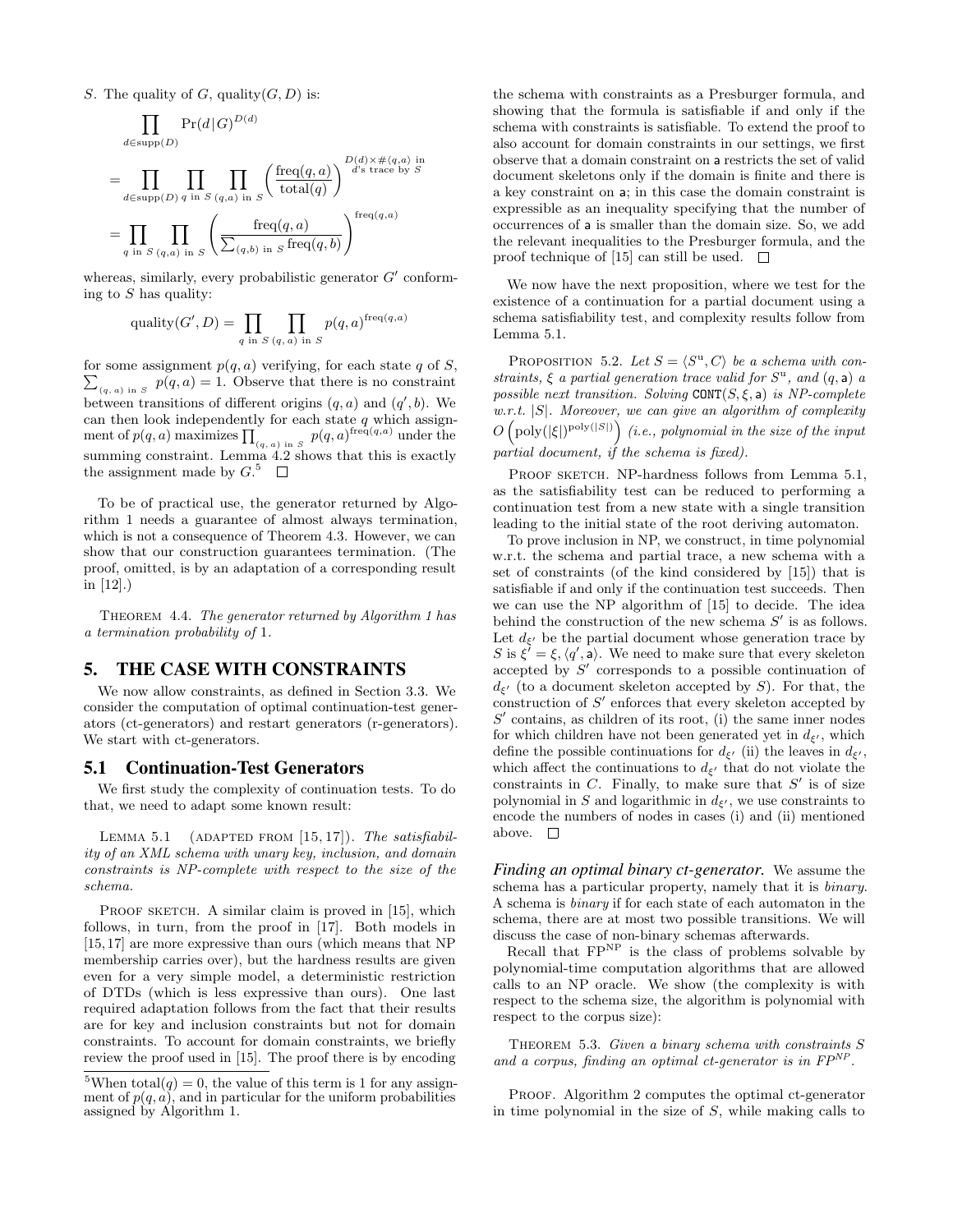```
\nInput: constrained schema S, corpus D of documents\n    accepted by S\nOutput: ct-generation G conforming to S\n\nfor each transition 
$$
(q, a)
$$
 in an automaton of S do\n    freq $(q, a) \leftarrow 0$ ;\n\nfor each  $d \in \text{supp}(D)$  do\n     $\xi \leftarrow$  the generation trace of d by S;\n\nfor each  $\langle q, a \rangle$  in  $\xi$  do\n    if  $\exists a' \neq a$  s.t.  $(q, a')$  is a transition in S then\n     $\xi' \leftarrow$  the prefix of  $\xi$  before  $\langle q, a \rangle$  (exclusive);\n\nif  $\text{cont}(S, \xi', a') = \text{True}$  then\n     $\left\{ \begin{array}{l} \text{if } \text{cont}(S, \xi', a') = \text{True}$  then\n     $\left\{ \begin{array}{l} \text{if } \text{cont}(S, \xi', a') = \text{True}$  then\n     $\text{freq}(q, a) \leftarrow \text{freq}(q, a) + D(d); \end{array} \right. \right\}$ \n\nS Compute total and out as in Algorithm 1 lines 4-5;\n\n $G \leftarrow$  ct-generation based on S and where\n     $\forall q \in \mathcal{Q}, a \in \mathcal{L} \cup \{\$\} \text{ t-prob}(q, a) = \frac{1}{\text{out}(q)} \text{ if } \text{total}(q) = 0, \text{ otherwise } \text{ t-prob}(q, a) = \frac{\text{freq}(q, a)}{\text{total}(q)};$ \nreturn  $G$ .\n
```

<span id="page-7-1"></span><span id="page-7-0"></span>Algorithm 2: Algorithm for OPT-GEN (constraints, ctgenerators)

an oracle cont that performs continuation tests. Generally, Algorithm [2](#page-7-0) is very similar to Algorithm [1,](#page-5-4) except that the frequency of taking a transition is only recorded in situations where there exists another optional transition, which according to the oracle does not lead to a dead end. The time complexity of the algorithm follows from the complexity of Algorithm [1,](#page-5-4) and the calls to cont in line [3.](#page-7-1)

It is still to be shown that the output  $G$  of Algorithm [1](#page-5-4) has maximum quality among all the ct-generators that conform to S. This proof is similar to that of Proposition [4.1,](#page-5-13) but this time when we maximize the term quality  $(G', D) =$  $\prod_{(q,\,a) \text{ in } S} p(q,a)^{\text{freq}(q,a)}$ , freq $(q,a)$  refers to the number of times the transition  $(q, a)$  was taken when there was a second choice with continuation. In other cases every ct-generator must have chosen the only possibility with probability 1.  $\Box$ 

*Generation time.* Without constraints, it was trivially the case that a document was generated in time linear in its size and the size of the schema. However, for ct-generators the generation time depends on the complexity of the continuation test. This means that the generation time will be exponential in the size of the schema (unless there exists a continuation test algorithm with lower complexity, which is unlikely assuming  $P\neq NP$ ).

*Termination probability.* Unfortunately, it turns out that the constrained setting of ct-generators affects the termination guarantee that we had in the unconstrained case (Theorem [4.4\)](#page-6-4). We can show that, even in simple cases with non-recursive schemas, termination of the optimal generator is not almost certain.

THEOREM 5.4. For every  $\varepsilon > 0$  there exists a binary, nonrecursive schema with constraints S and an input corpus D such that the optimal ct-generator  $G$  for  $S, D$ , has termination probability  $\leq \varepsilon$ .

PROOF. Consider the following schema with constraints S. We have  $\mathcal{L}_{\text{inner}} = \{r\}, A_r$  is the automaton depicted in Figure [3,](#page-7-2) and  $C = \{b \subseteq a, \text{uniq}(b)\}\$ . The constraints imply,



<span id="page-7-2"></span>Figure 3: The  $A_r$  DFA

in particular, that there must be at least as many a-labeled leaves in any valid document as b-labeled leaves. Let d be a document such that  $\text{lb}\downarrow(\text{root}(d)) = \text{acb}\$ \$, and d' such that  $\text{lbl}_{\downarrow}(\text{root}(d')) = \text{acach}\$ . Let D be a corpus that contains  $N-1$ copies of  $d$  and one of  $d'$ . Consider a ct-generator  $G$  optimal for S, D. By the optimality of Algorithm [2,](#page-7-0) t-prob( $q_2$ , a) in  $G$  (when both choices from  $q_2$  have a continuation) must be  $\omega = \frac{1}{N}$ . Similarly, t-prob $(q_1, c) = \frac{N+1}{2N+1}$ , and, in general, since every transition is encountered during the type-check of the corpus, the probability of every transition in an optimal generator is never chosen arbitrarily.

Note that during a generation process of the ct-generator, every continuation test from  $q_2$  always succeeds. For instance, after generating  $n$  a-labeled leaves and  $m$  b-labeled leaves, it is naturally possible to generate another a, but also another b, because there exists a continuation with  $\max(n, m) + 1$  alabeled leaves. Denote by  $p_n$  the probability of generating a document with exactly  $n$  c-labeled leaves. We can give an upper bound for this probability by computing the probability of generating  $n$  a's and b's, in some order, such that at least half of them are a's (to satisfy the constraints).

$$
\sum_{k=0}^{\lfloor \frac{n}{2} \rfloor} \binom{n}{k} (1 - \omega)^k \omega^{n-k} \leqslant \sum_{k=0}^{\lfloor \frac{n}{2} \rfloor} \binom{n}{k} \omega^{n-k}
$$

$$
\leqslant 2^n \omega^{\lfloor \frac{n}{2} \rfloor} \leqslant 2 \times (4\omega)^{\lfloor \frac{n}{2} \rfloor}
$$

Now we want to compute an upper bound for  $p$ , the termination probability of  $G$ , which is the sum of probabilities for generating a finite document, that has a finite number of c-labeled leaves:

$$
p = \sum_{n=0}^{\infty} p_n = \frac{N}{2N+1} + \sum_{n=1}^{\infty} p_n \le \frac{N}{2N+1} + \sum_{n=1}^{\infty} 2(4\omega)^{\lfloor \frac{n}{2} \rfloor}
$$
  

$$
\le \frac{N}{2N+1} + 2 \times \sum_{n=1}^{\infty} 2(4\omega)^n \le \frac{N}{2N+1} + 4 \times \frac{4\omega}{1-4\omega}
$$

which is arbitrarily close to  $\frac{1}{2}$  when N is large enough.

Finally, to create a schema for which the termination probability is  $\leq \varepsilon$ , we can chain multiple occurrences of S one after the other, as required.  $\square$ 

Note, however, that since the probability of generating the corpus is greater than zero, the termination probability of the optimal generator is always strictly greater than zero. There are numerous ways of dealing with the problem of non-termination. One practical such way, following a natural assumption in document sampling [\[5\]](#page-11-6), is to restrict the size of the generated document. This upper bound on the document size must be at least that of the largest document in the input corpus (to ensure that the probability of generating the corpus is non-zero), and can be estimated based on the corpus. Such a size limit can be encoded as a constraint, by making certain changes to the schema (obtaining a new schema whose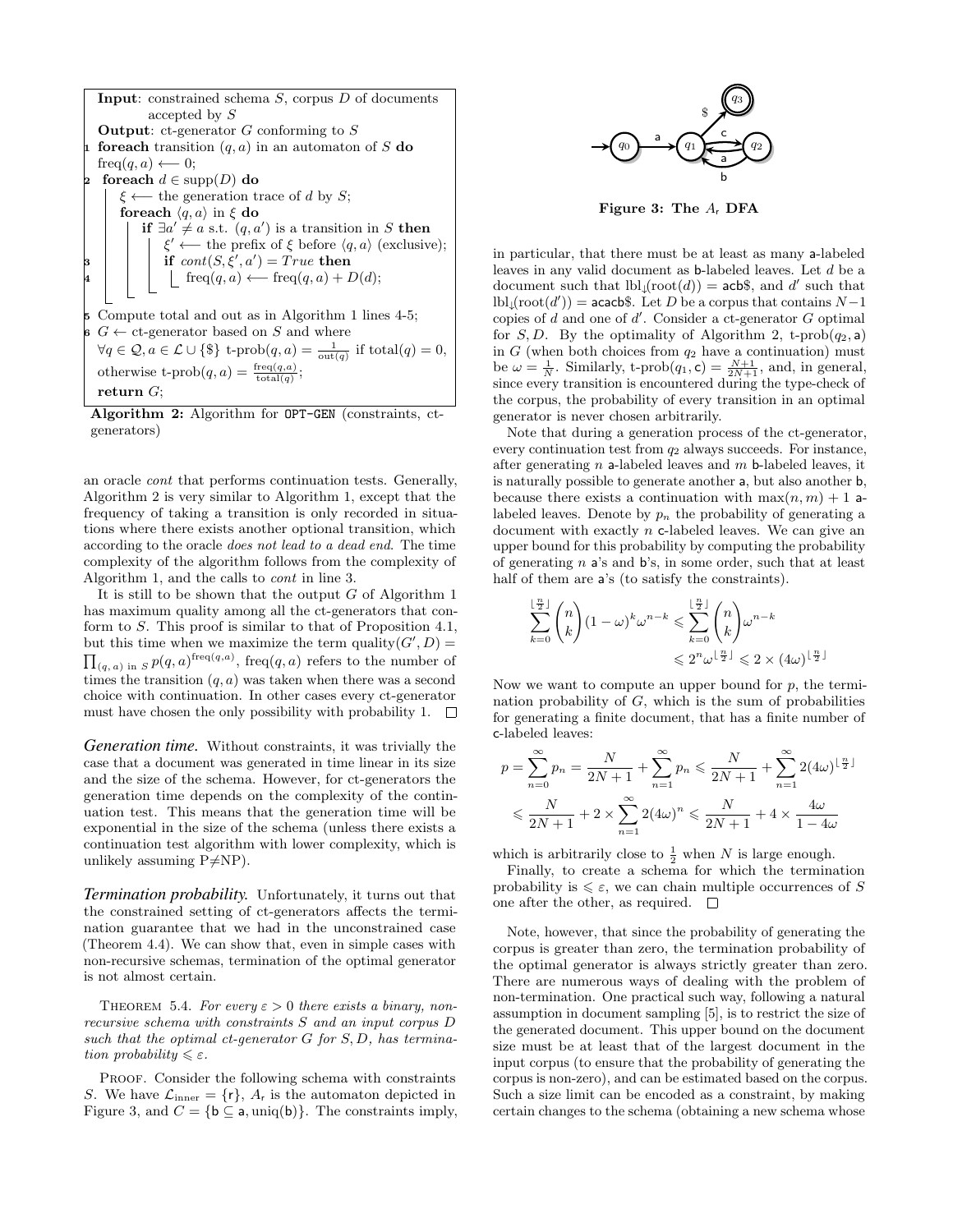size is linear in the size of original schema and size limit encoded in binary). Thus, it directly follows that we obtain the optimal probabilities for a size-limited ct-generator. A different direction for guaranteeing almost always termination is by restricting the expressiveness of the schema. We leave as an interesting open problem the characterization of what constraints on the schema will guarantee termination, and the question of translating schemas to safe ones which are sure to terminate.

We conclude the discussion on ct-generators by a remark on non-binary choices.

*Non-binary choices.* We have assumed so far in this section that the schema is binary. In the non-binary case, additional information on the distribution is required, as we next show. in particular, we consider two approaches for handling the non-binary case: (1) turning the choices into binary choices, and (2) keeping probabilities for all combinations of valid choices. We note that each choice will change the distribution of generated documents, in a different way. We present both options via an example.



<span id="page-8-1"></span>Figure 4:  $A_3$  - A DFA with 3 choices Figure 5: The DFA  $A_{\rm tradeoff}$ 

Consider the following constrained schema. The deriving automaton  $A_3$  of the root label  $r \in \mathcal{L}_{inner}$  is shown in Figure [4](#page-8-1) with  $a, b \in \mathcal{L}_{\text{leaf}}$ . (A<sub>3</sub> accepts  $(a | b)^*$ \$.) Observe it has a ternary choice. We also assume that b has a key constraint and domain cardinality 1.

Consider option (1) above. We show two ways of turning the ternary choice into a binary one (there is a third possibility but it is not considered here).

First, one decides whether a is produced or not and then (if an a is not produced) whether b is produced or whether we are done with the children of r. We use a probability assignment t-prob: we choose to produce a with probability t-prob $(q_0, a)$ and to produce b (given that we have not produced a) with probability t-prob( $q_0$ , b). As before, we use continuation tests to avoid reaching dead ends during generation, and in the probability learning, as in Algorithm [2.](#page-7-0) Alternatively, one can choose whether we are done with r first, and, if we are not done, whether we produce a or b. This yields t-prob'. Take the singleton corpus  $\langle r \rangle \langle a / \rangle \langle b / \rangle \langle r \rangle$ . The transition probabilities are:

$$
\begin{cases} \text{t-prob}(q_0, \mathsf{a}) = \frac{1}{3} & \text{t-prob}'(q_0, \$) = \frac{1}{3} \\ \text{t-prob}(q_0, \mathsf{b}) = 1 & \text{t-prob}'(q_0, \mathsf{a}) = \frac{1}{2} \end{cases}
$$

Then the probability of generating the corpus is  $\frac{1}{3} \times \frac{2}{3} \times 1 \times \frac{2}{3} =$  $\frac{4}{27}$  using the first alternative, and  $\frac{2}{3} \times \frac{1}{2} \times \frac{2}{3} \times \frac{1}{2} \times \frac{1}{3} = \frac{1}{27}$ <br>using the second one: the quality of the generator depends of the way the choice has been made binary.

Now consider (2). We keep the ternary choices but assign a probability to each possible subset of the transitions of size

more than 1. For the example, this yields:

| a, $b,$ $\frac{6}{3}$ are all available        | only $a, \, \hat{\mathbb{S}}$ are available |
|------------------------------------------------|---------------------------------------------|
| $\text{t-prob}(q_0, \mathsf{a}) = \frac{1}{2}$ | $t\text{-prob}'(q_0, \mathsf{a})=0$         |
| t-prob( $q_0, b$ ) = $\frac{1}{2}$             |                                             |
| $t\text{-prob}(q_0,\$)=0$                      | $t\text{-prob}'(q_0,\$)=1$                  |

which gives a probability of generating the corpus of  $\frac{1}{2} \times \frac{1}{2} \times$  $1 = \frac{1}{4}$ . In both cases, we can obtain an optimal generator for this particular class of generators. For (1), this suffers from the inelegance of the arbitrary ordering of the transitions that is chosen and affects the outcome. For (2), this may result in a large number of parameters.

#### <span id="page-8-0"></span>5.2 Restart Generators

We next consider r-generators. First, we show that given a generated document skeleton, we can check its validity efficiently (and if invalid, restart). Then, however, we show that the number of restarts may be unboundedly large; and this can hold particulary for r-generators that are optimal (i.e., best fit to the corpus). We start by defining the problem of checking validity for document skeletons.

DEFINITION 5.5. Given as input  $(1)$  a schema with constraints  $S = \langle S^u, C \rangle$ , (2) a skeleton d valid for  $S^u$ , the VALID $(S, d)$  problem is to decide whether d is valid w.r.t. S.

#### <span id="page-8-3"></span>PROPOSITION 5.6. VALID $(S, d)$  can be decided in PTIME.

<span id="page-8-2"></span>PROOF. We consider again the schema satisfiability test from [\[15\]](#page-11-2), which is checked via the satisfiability of a formula  $\varphi \wedge \psi$ . The variables  $x_1, ..., x_n$  in the formula represent the numbers of occurrences of nodes labeled with  $a_1, \ldots, a_n$ . In this case, if we want to test the validity of a skeleton  $d = (V, E)$ , we take the assignment for each  $x_i$ to be  $\#_i^d = |\{v \in V \mid \text{lb}(v) = \mathsf{a}_i\}|$ . Since d is valid for  $S^u$ , this assignment satisfies  $\varphi$ , which is the part of the formula expressing the validity of the document for the schema  $S^u$ .

It is left to find a satisfying assignment for  $\psi$ , that expresses validity with respect to the constraints in  $C$ . For that we must also assign values to the variables  $y_1, ..., y_n$ , which represent the number of unique values for each label. If we find such values we can be sure that there exists a valid assignment for the leaf values, for the generated document skeleton. Let us construct a directed graph  $G = (V, E)$ , such that there is a node  $v(y_i)$  for every variable, node  $v(0)$  and  $v(\#_i^d)$  for  $1 \leqslant i \leqslant n$ , and add the edges  $(v(0), v(y_i)), (v(y_i), v(\#_i^d))$  for each *i*. In G a directed edge  $(a, b)$  expresses that  $a \leq b$ .  $\psi$ connects, using ∧, sub-formulas of the 4 following types:

(1) 
$$
y_i \le x_i
$$
 (2)  $y_i = 0 \leftrightarrow x_i = 0$  (3)  $y_i = x_i$  (4)  $y_i \le y_j$ 

In addition, for each domain constraint  $a_i \in \text{dom}(a_i)$  we add  $y_i \leq \text{dom}(\mathsf{a}_i)$  (recall that we only need to verify validity w.r.t. constraints of finite domains).

For each sub-formula, We will replace each  $x_i$  with its assigned value, and update  $G$  in the process, as follows. Subformulas of the first kind can be ignored, as they are already expressed in G; for sub-formulas of the second kind, if indeed  $x_i = 0$ , we will add the edge  $(v(y_i), v(0))$ ; otherwise we will add  $(v(1), v(y_i))$ , creating a new node  $v(1)$  if necessary; for  $y_i = x_i$  we will add  $(v(\neq_i^d), v(y_i));$  for  $y_i \leq y_j$  we will add  $(v(y_i), v(y_j))$ ; and finally for  $y_i \leq k$  we will add  $(v(y_i), v(k))$ , creating  $v(k)$  if necessary. Then we will take  $G^* = (V, E^*),$ the transitive closure of G.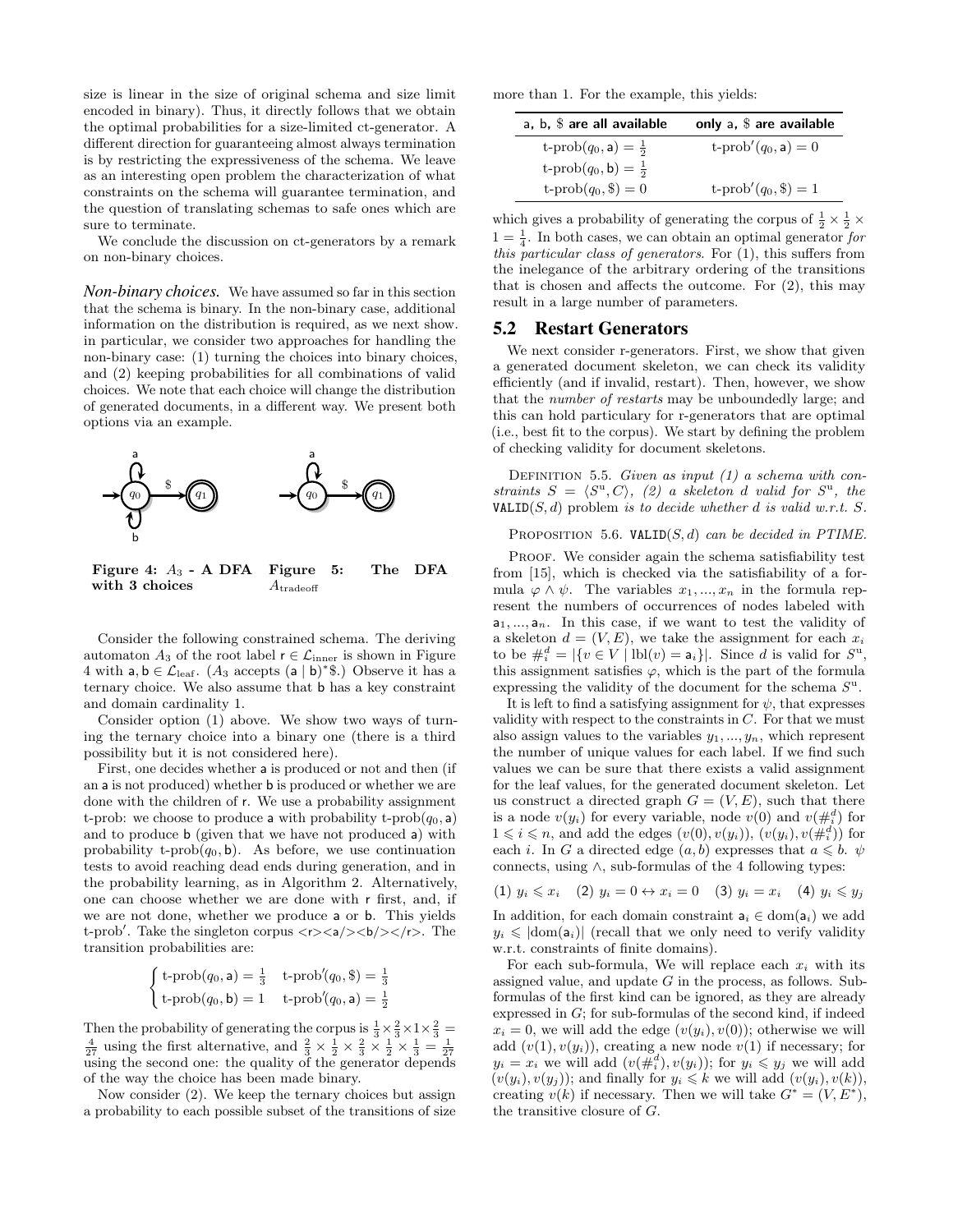We claim that  $\psi$  is satisfiable iff in  $G^*$  there exists no edge  $(v(k), v(k'))$  s.t.  $k' < k$ .

For the one direction, assume that there exists no such  $(v(k), v(k'))$ , and let us assign to each  $y_i$  the minimal k s.t.  $(v(y_i), v(k)) \in E^*$  (i.e., the lowest upper bound for  $y_i$ ). By construction there must exist such a  $k$ . It is straightforward to verify that every sub-formula of  $\psi$  is satisfied. E.g., consider sub-formula of the form  $y_i = x_i$ . By construction,  $(v(y_i), v(\#_i^d))$  and  $(v(\#_i^d), v(y_i))$  are in  $E, E^*$ . Assume by contradiction that  $y_i$  is assigned  $k < \#_i^d$ ; then  $(v(y_i), v(k)) \in E^*$ and thus also  $(v(\#_i^d), v(k))$ , which yields a contradiction. Assigning  $y_i$  a value  $k > \frac{d}{dt}$  contradicts the choice of minimal upper bounds as values.

Now, assume that there exists such  $(v(k), v(k'))$ . By the definition of transitive closure there is a path from  $v(k)$ to  $v(k')$  in E, representing a sequence of inequalities  $k \leq$  $z_1, z_1 \leqslant z_2, ..., z_t \leqslant k'$ , which cannot all be satisfied together. Thus  $\psi$  is not satisfiable.

Finally, generating  $G$  and  $G^*$ , and checking for an edge  $(v(k), v(k'))$  s.t.  $k' < k$  can all be performed in time polynomial w.r.t the size of the schema and document skeleton.  $\Box$ 

*The quality of an r-generator vs. the restart overhead.* We next examine how many times we will restart (i.e., what is the expected number of generated invalid documents). In particular, we show that there is a tradeoff between the optimality of an r-generator, and its restart overhead.

EXAMPLE 5.7. Consider a simple schema  $S_{\text{tradeoff}}$ , which consists of a root label r, whose automaton  $A_{\text{tradeoff}}$  is depicted in Figure [5.](#page-8-2) The regular language of this automaton is a<sup>\*</sup>\$. Let  $\mathcal{L}_{\text{leaf}} = \{a\}$  and let the set of constraints  $C = \{ \text{uniq}(a), a \in \{0\} \}$  (a can have only one value, 0).<sup>[6](#page-9-2)</sup> Consider a document corpus which consists only of the document d, whose root has a single child a with value 0.

The only parameter that can be chosen in an r-generator is the probability  $\alpha$  to choose the transition from  $q_0$  to itself. In a single invocation, the probability of generating d is  $\alpha \cdot (1-\alpha)$ , the probability of generating a document with only a root is  $1 - \alpha$ , and the probability of generating an invalid document (and restarting) is  $\alpha^2$ .

Now, maximizing the quality of the generator means maximizing the probability for generating d. The probability of generating d is the probability of generating it in the first invocation, in the second one, etc., that is (assuming  $\alpha < 1$ , if  $\alpha = 1$  then the probability is 0):  $\sum_{k=0}^{+\infty} \alpha(1-\alpha)(\alpha^2)^k =$  $\alpha(1-\alpha)\frac{1}{1-\alpha^2}=\frac{\alpha}{1+\alpha}$ 

This function is monotonically increasing for  $\alpha \in [0,1)$ . Let us choose  $\alpha$  to be  $1 - \varepsilon$ , for some arbitrarily small  $\varepsilon > 0$ . The expected number of restarts for this generator can be computed to be  $\frac{1-(1-\alpha^2)}{1-\alpha^2} = \frac{(1-\varepsilon)^2}{1-(1-\varepsilon)}$  $\frac{(1-\varepsilon)^2}{1-(1-\varepsilon)^2}$ , which shows that the expected number of restarts tends towards  $+\infty$  as  $\varepsilon \to 0$  (i.e., as the generator gets closer to optimal).

REMARK 5.8. A conclusion from the example is that maximizing the corpus likelihood may not be the best quality measure for r-generators, and finding better measures for such generators will be considered in future research.

# <span id="page-9-0"></span>6. DATA VALUES

So far, we have only considered the generation of document skeletons. To complete the picture, we finally discuss the generation of leaf values, to be injected into such skeletons. While the ideas provided here shed light on value generation, we believe that this is not the final word on the subject, and this direction deserves to be further investigated. We start by considering the generation of values given some probabilistic distribution. Then, we consider additional information that may help us improve the quality of the value generator.

#### <span id="page-9-1"></span>6.1 Generating Values from Distributions

We assume that for each leaf label  $a \in \mathcal{L}_{\text{leaf}}$  we are given some probabilistic distribution v-dist<sup>a</sup> on values, e.g., uniform distribution on a finite domain, Zipfian, etc. We also assume that the distribution is discrete. Distributions could be, e.g., learned in practice from the corpus [\[11\]](#page-11-4); such a learning process is out of the scope of the present paper.

In the absence of constraints, value generation is rather simple: given a document skeleton, for each a-labeled leaf, randomly choose a value according to  $v$ -dist<sub>a</sub>. The difficulty comes from constraints, that we now consider.

*The construction.* For the domain constraints, we can simply assume that the distribution gives non-zero (zero) probability to every value in (out of) the domain. (Otherwise, as mentioned in Section [2.3,](#page-3-1) the "actual" domain of each a must be computed and this domain must also be considered in the continuation test.)

Then what remains is to verify that the value assignment satisfies the key and inclusion constraints. To that end, we propose the following algorithm. For every  $a_i$ , let  $y_i$ be a variable representing the number of unique values for  $a_i$ -labeled leaves.

- 1. Create a graph representing the inclusion constraints on leaf labels; split it to strong connectivity components (SCCs) and find a topological order  $\sigma$  on those SCCs.
- 2. Construct the transitive closure graph  $G^*$  representing the constraints sub-formulas as in the proof of Proposition [5.6.](#page-8-3)
- 3. Start with a label  $a_i$  from the "smallest" (i.e., only included and not including) SCC according to  $\sigma$ .
- 4. Randomly choose an  $a_i$ -labeled leaf and a value for it according to  $v$ -dist<sub>a<sub>i</sub></sub>. Then assign this value to some (randomly chosen)  $a_i$ -labeled leaf, for every  $a_i$  that (transitively) includes  $a_i$ , if an  $a_j$ -labeled leaf with this value does not exist yet.
- 5. Update the lower and upper bounds of  $y_i$ , for every  $a_i$ for which a value was generated in the previous step.
- 6. Treat the new lower and upper bounds as new subformulas and update  $G^*$  accordingly; use  $G^*$  to perform the PTIME validity test from the proof of Proposition [5.6,](#page-8-3) on the skeleton with partial value assignment.
- 7. If the partial assignment is not valid, "rollback" all the added occurrences of the value, and return to step 4.
- 8. Repeat for all the  $a_i$ -labeled leaves, then do the same for every other member of  $a_i$ 's SCC, then move on the next SCC in  $\sigma$  and so on, until all leaves have values.

One can show that the algorithm is correct in the sense that it generates a valid document with respect to the constraints, and that termination of the algorithm is guaranteed.

<span id="page-9-2"></span> $6$ We could also construct more complicated examples, where the value domains are infinite.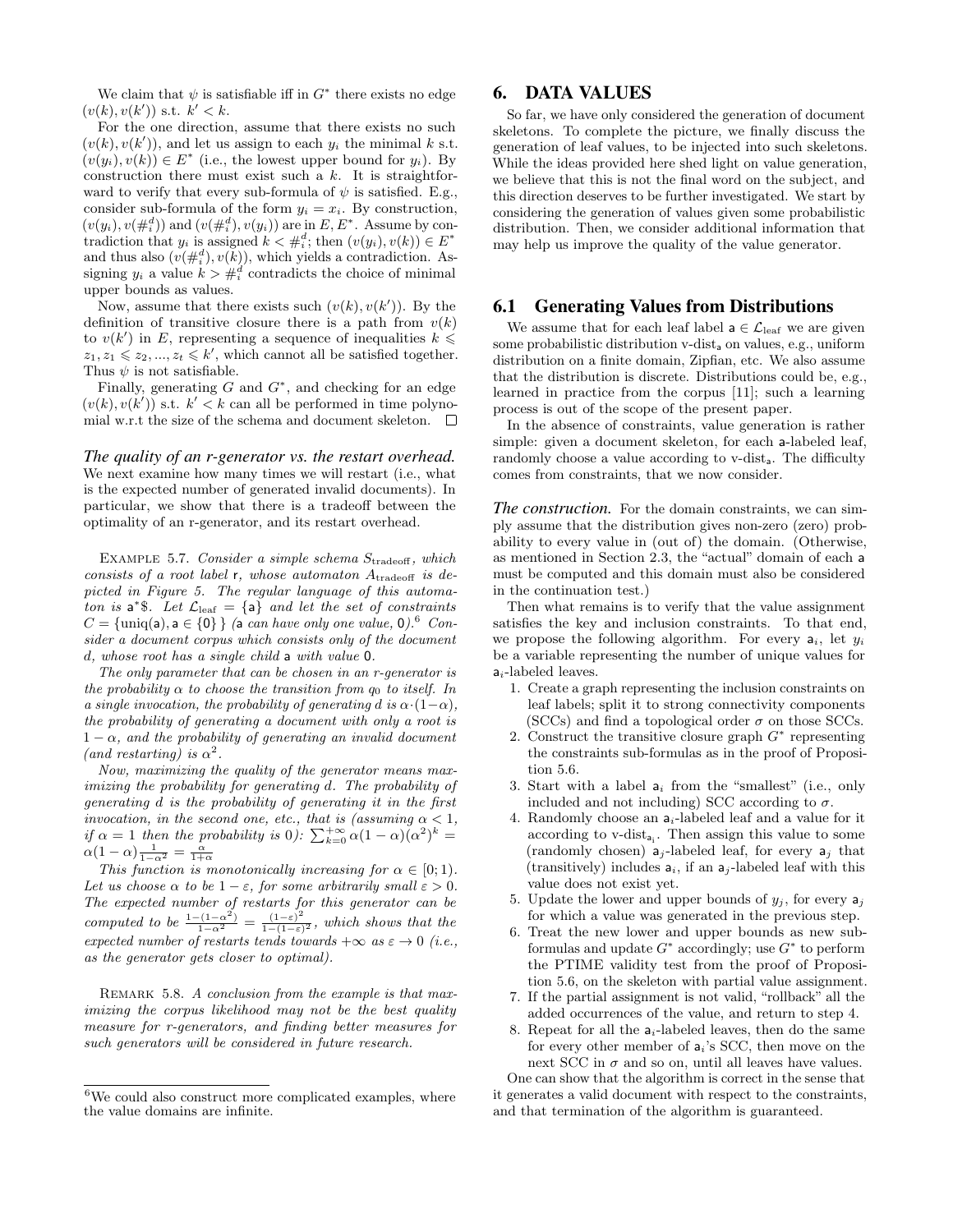# <span id="page-10-1"></span>6.2 Old vs. New Values

We note that additional information about the correlation between values can be helpful for the generation. In particular, we consider information on the likelihood of values in specific leaves to repeat old values that were already generated. This information could e.g. be learned during the corpus type-check. We suggest here to encode this information, during the generation of the document skeleton, as additional annotations old or new for each leaf. This information indicates whether the value for this leaf should be drawn out of the values already chosen or whether a new value should be picked. Then the value generation phase follows the technique of Section [6.1,](#page-9-1) while also respecting these annotations when choosing a value.

The new kind of skeletons with old and new annotations will be referred to as annotated document skeletons, and we denote by Dann the bag of annotated skeletons of all the documents in  $D_{\text{full}}$ .

We next present and compare two alternative ways of generating annotated skeletons: an offline generator, that adds annotations to skeletons after they have been generated; and an online generator, that generates the skeleton along with annotations. To simplify definitions, we assume in the sequel that both generators are based on an optimal binary ct-generator (we will explain how). In both models, we associate each transition  $(q, a)$  in the schema ( $a \in \mathcal{L}_{\text{leaf}}$ ), to a probabilistic word generator  $A_{(q,a)}$ , that produces either an old or a new annotation. We denote the probability of  $A_{(q,\mathsf{a})}$  to generate new by t-prob<sub>new</sub>  $(q,\mathsf{a})$ . We next outline the two generators, show we can find optimal probabilities for each, and that, interestingly, each generator gives better quality for different inputs. Characterizing when it is better to use each of the generator types is left for future research.

*The offline generator.* This kind of generator gets as input a document skeleton (which we assumed is generated by an optimal ct-generator), and annotates its leaves as follows. The generator traverses the leaves of the input skeleton (in a BF-LTR order), and for each leaf performs a validity test for the two possible annotations.<sup>[7](#page-10-2)</sup> Assume this leaf was generated by the transition  $(q, a)$  of the ct-generator. If both options are valid, the offline generator uses  $A_{(q,a)}$  to generate an annotation for the leaf; otherwise it annotates the leaf with the only valid option.

*The online generator.* In this kind of generator, we "embed" each word generator  $A_{(q,a)}$  into its corresponding transition  $(q, a)$  in the ct-generator. This means that, during generation, after choosing some transition  $(q, a)$  (where  $a \in \mathcal{L}_{\text{leaf}}$ ) we also invoke  $A_{(q,a)}$  for generating an annotation to this leaf. Continuation tests are performed both before choosing  $(q, a)$ and before choosing the annotation in  $A_{(q,a)}$ . The key point here is that the annotations of the partial document can be encoded as constraints, and then the continuation test detailed in the proof of Proposition [5.2](#page-6-5) may be used.

The quality of offline and online generators w.r.t. a corpus  $D_{\text{ann}}$  can be defined, in the same spirit as the optimality of skeleton generators, as the multiplication of the probabilities to generate the annotated skeletons in  $D_{\text{ann}}$ . We can then show the following theorem (proof omitted).

THEOREM  $6.1.$  For a given schema with constraints  $S$ and an annotated skeletons corpus Dann, we can compute the optimal offline generator in PTIME in  $|S|$  and  $|D_{\text{ann}}|$ , and the optimal online generator in  $FP^{NP}$  w.r.t.  $|S|$  and  $PTIME$  $w.r.t.$   $|D_{\text{ann}}|$ .

The following proposition states that the offline and online generators are incomparable in terms of their quality.

PROPOSITION 6.2. There exist schemas with constraints  $S, S'$  and annotated skeleton corpora  $D_{ann}$ ,  $D'_{ann}$ , such that the quality of the optimal offline generator w.r.t.  $S, D_{\text{ann}}$ (resp.  $S', D'_{ann}$ ) is lower (resp. higher) than the quality of the optimal online generator w.r.t. the same input.

#### <span id="page-10-0"></span>7. RELATED WORK

Various models for probabilistic XML documents exist in the literature (e.g.  $[3, 14]$  $[3, 14]$ ); see  $[4]$  for a review of such models and a comparison of their expressiveness. The model considered here is not of a probabilistic document but rather of a probabilistic schema; in particular our model allows to define infinitely many documents, in contrast to the finitely many documents (worlds) in the models above. Probabilistic schemas were also considered in [\[7\]](#page-11-10) that suggested the use of recursive Markov chains [\[16\]](#page-11-11) for modeling and querying probabilistic XML. The model of [\[7\]](#page-11-10) can be seen as a straightforward extension of p-generators where global states and labels are uncoupled; we found the model of p-generators (and in particular the underlying deterministic model) more natural for the learning tasks studied in the present paper. We also note that (lifting the restriction that there is only one type per label, made here to simplify the presentation), the schema model that we use here is equivalent to restrained competition EDTDs [\[25,](#page-12-11) [27\]](#page-12-12).

There are also various models for generation of XML documents (e.g., for testing): in [\[13\]](#page-11-12) the author suggests a language for specifying (manually) desired constraints on generated documents and then shows how to obtain a (nonprobabilistic) generator conforming to these (when possible); in [\[6\]](#page-11-13) the suggested language allows to (again manually) define a probabilistic distribution on local parts of the documents; and the recent [\[5\]](#page-11-6) suggests a way for uniform sampling of documents conforming to a schema. To our knowledge, no prior work deals with learning a maximum likelihood estimator of a given example XML corpus, in contrast to the present work.

As noted in Remark [3.2,](#page-3-5) the different models presented in this paper, including probabilistic, and constrained generators, can also be captured by Active XML [\[2\]](#page-11-14) and tree rewriting. For instance, in AXML a random function can be used to introduce probabilistic choices in the tree rewriting; however, much more complicated functions, including ones performing queries on the tree structure, may also be used. To enforce a BF-LTR order of rewriting, guard functions may be used; the guards may also be used enforce other, more complicated orders. This suggests a variety of interesting research questions that can be studied in future work.

The starting point of this work assumes that we are given a schema; there are many works on schema inference from a corpus of documents (e.g. [\[8,](#page-11-15) [10,](#page-11-16) [20,](#page-12-13) [22,](#page-12-2) [29,](#page-12-3) [31\]](#page-12-4), and the work on key approximation in [\[21\]](#page-12-1)). These works complement our

<span id="page-10-2"></span> $7\rm{Note}$  that the choice of the number of new and old values determines the number of unique values for each label, thus the validity test may be done in the same way as the algorithm in the previous section.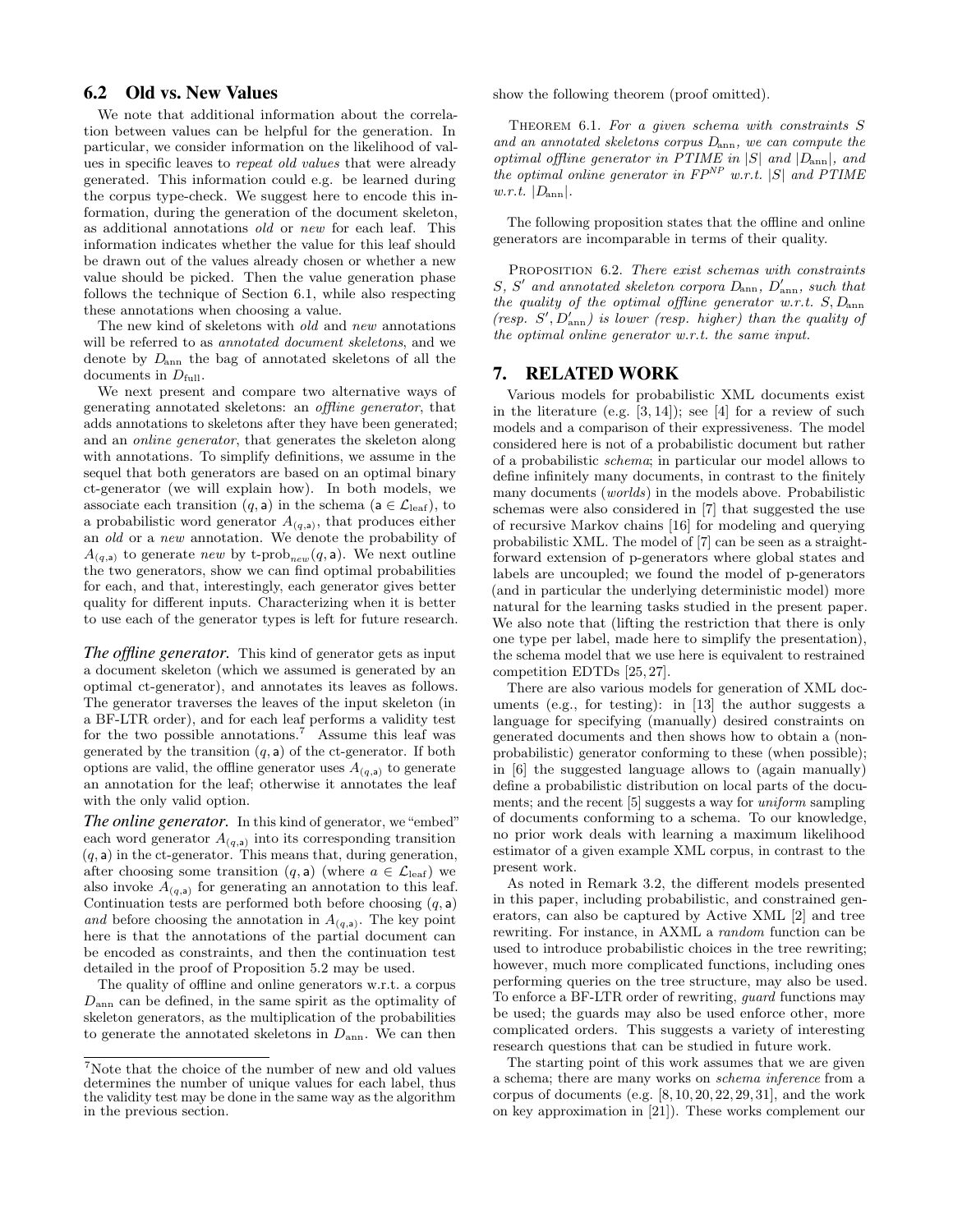work in two senses: first, we can use the inferred schemas as inputs; second, our results can be used to measure the quality of inferred schemas, based on the quality of the optimal generator conforming to them. There are other measurements for schema quality (see suggestions in recent work of [\[5,](#page-11-6) [28\]](#page-12-5)), and combining them with our measurement is an interesting research direction.

Our work also has strong connections with the works of [\[15,](#page-11-2)[17\]](#page-12-10). They consider satisfiability tests for XML schemas with constraints, and prove these tests are NP-complete; we used an adaptation of this result to show NP-completeness of the continuation tests. Note that in contrast to our work, the works of [\[15,](#page-11-2) [17\]](#page-12-10) focus on satisfiability, and thus the models used there are not probabilistic.

On the technical level, our work is also related to other (non-XML) probabilistic models. In particular, Probabilistic Context-Free Grammars (PCFGs) [\[12,](#page-11-5) [24\]](#page-12-14) are a common model for the probabilistic generation of strings, used heavily in natural language processing, bioinformatics, and more. We have noted that our algorithm for the non-constrained case is inspired by [\[12\]](#page-11-5); we are not aware of an equivalent result in the presence of constraints on strings. Applying our results to this area is an intriguing future research task.

# <span id="page-11-3"></span>8. CONCLUSIONS

We have studied the problem of finding an optimal probabilistic model for a given schema and corpus of XML documents. We have shown how to view the model as a probabilistic generator. We have provided elegant solutions for two cases: with and without constraints. For the former, we have studied two kinds of generators, ct-generators and r-generators, provided algorithms for finding optimal generators, and analyzed the advantages and disadvantages of both kinds. Finally, we have considered the generation of data values, to be fed into the generated XML structure.

We believe that there are still many open problems to be investigated in future research. For example, recall that a ctgenerator always generates valid documents (but generation is costly), while an r-generator avoids the cost of continuation test but may restart often. This suggests combining both approaches to obtain better performing generators, that generate faster many valid documents. Another plausible approach is allowing the generation of invalid documents, and introducing the probability of this happening as part of the cost model.

More possibilities for future research lie in, on the one hand, extending our model to consider more expressive constraints (such as in [\[13,](#page-11-12)[15\]](#page-11-2)), as well as parallelism and different orders of generation, etc. On the other hand, it would be valuable to find more restricted cases that allow efficient document generation. Some of these directions may be studied by further extending our model to full Active XML. For generation of data values we intend to explore and compare other possible methods, using various kinds of information about the values distribution.

In some cases, the schema is not specified by deterministic deriving automata, but rather by nondeterministic ones or by regular expressions. In this case, there are multiple ways of determinizing the automata, and these may yield different generators with different quality. As future work we may explore methods of identifying the determination leading to superior quality, or alternatively study ways of learning optimal probabilities directly for the nondeterministic case.

Last but not least, it would be interesting to experiment with the generators that were formally introduced here. For instance, use our model to compute the quality of schemas resulting from different inference techniques, and compare them; or test our model as a means of explaining and testing on online XML corpora (such as, e.g., the XML version of the DBLP bibliography).

# 9. ACKNOWLEDGMENTS

We would like to thank Yann Ollivier, as well as the anonymous reviewers of ICDT, for insightful comments. This work has been supported in part by the Advanced European Research Council grant Webdam on Foundations of Web Data Management, grant agreement 226513 ([http://webdam.](http://webdam.inria.fr/) [inria.fr/](http://webdam.inria.fr/)), the Israeli Centers of Research Excellence (I-CORE) program (Center No. 4/11), and by the US–Israel Binational Science Foundation.

# 10. REFERENCES

- <span id="page-11-1"></span>[1] S. Abiteboul, O. Benjelloun, and T. Milo. The Active XML project: an overview. VLDB J., 17(5), 2008.
- <span id="page-11-14"></span>[2] S. Abiteboul, P. Bourhis, A. Galland, and B. Marinoiu. The AXML artifact model. In TIME, 2009.
- <span id="page-11-7"></span>[3] S. Abiteboul, T.-H. H. Chan, E. Kharlamov, W. Nutt, and P. Senellart. Aggregate queries for discrete and continuous probabilistic XML. In ICDT, 2010.
- <span id="page-11-9"></span>[4] S. Abiteboul, B. Kimelfeld, Y. Sagiv, and P. Senellart. On the expressiveness of probabilistic XML models. VLDB J., 18(5), 2009.
- <span id="page-11-6"></span>[5] T. Antonopoulos, F. Geerts, W. Martens, and F. Neven. Generating, sampling and counting subclasses of regular tree languages. In ICDT, 2011.
- <span id="page-11-13"></span>[6] D. Barbosa, A. O. Mendelzon, J. Keenleyside, and K. A. Lyons. ToXgene: An extensible template-based data generator for XML. In WebDB, 2002.
- <span id="page-11-10"></span>[7] M. Benedikt, E. Kharlamov, D. Olteanu, and P. Senellart. Probabilistic XML via Markov chains. PVLDB, 3(1), 2010.
- <span id="page-11-15"></span>[8] G. J. Bex, W. Gelade, F. Neven, and S. Vansummeren. Learning deterministic regular expressions for the inference of schemas from XML data. In WWW, 2008.
- <span id="page-11-0"></span>[9] G. J. Bex, F. Neven, T. Schwentick, and K. Tuyls. Inference of concise DTDs from XML data. In VLDB, 2006.
- <span id="page-11-16"></span>[10] G. J. Bex, F. Neven, and S. Vansummeren. Inferring XML schema definitions from XML data. In VLDB, 2007.
- <span id="page-11-4"></span>[11] C. M. Bishop. Pattern Recognition and Machine Learning. Springer, 2006.
- <span id="page-11-5"></span>[12] Z. Chi and S. Geman. Estimation of probabilistic context-free grammars. Comput. Linguist., 24(2), 1998.
- <span id="page-11-12"></span>[13] S. Cohen. Generating XML structure using examples and constraints. PVLDB, 1(1), 2008.
- <span id="page-11-8"></span>[14] S. Cohen, B. Kimelfeld, and Y. Sagiv. Incorporating constraints in probabilistic XML. In PODS, 2008.
- <span id="page-11-2"></span>[15] C. David, L. Libkin, and T. Tan. Efficient reasoning about data trees via integer linear programming. In ICDT, 2011.
- <span id="page-11-11"></span>[16] K. Etessami and M. Yannakakis. Recursive Markov chains, stochastic grammars, and monotone systems of nonlinear equations.  $JACM$ , 56(1), 2009.